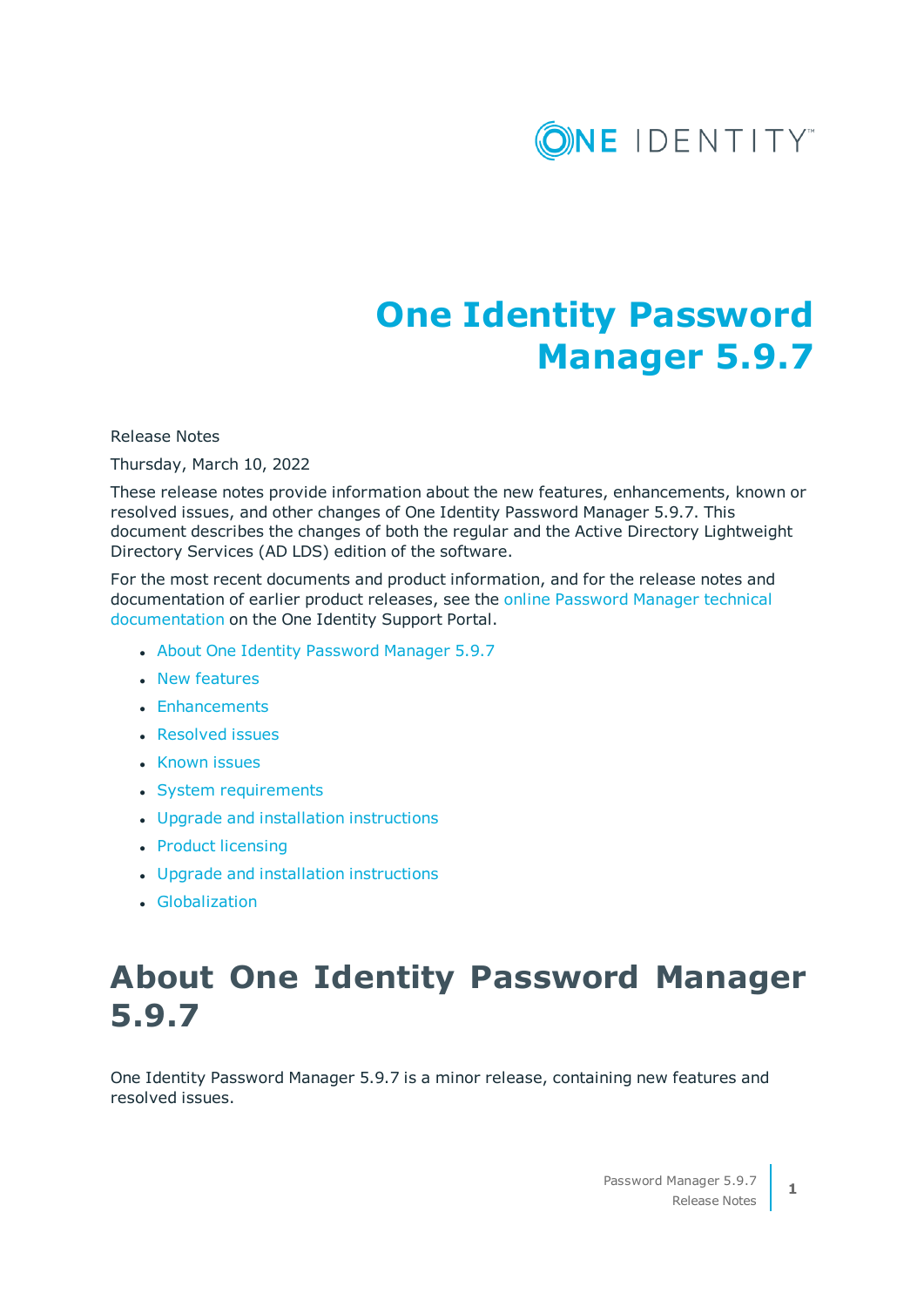- For the list of new features, see New [features.](#page-1-0)
- For the list of enhancements, see [Enhancements](#page-1-1).
- For the list of resolved issues, see [Resolved](#page-1-2) issues.

# <span id="page-1-0"></span>**New features**

Password Manager 5.9.7 contains the following new features.

# **Hiding personally identifiable information**

Added a new option under **General Settings** > **Search and Logon Options** > **Security Settings** to show or truncate personally identifiable information (PII) on the user interface. For more information on configuring this setting and its effects, see *Hiding personally identifiable information for logged-in users* in the *Password Manager Administration Guide* or *Password Manager Administration Guide (AD LDS edition)* document (depending on the type of directory service you use).

# <span id="page-1-1"></span>**Enhancements**

The following is a list of enhancements implemented in One Identity Password Manager 5.9.7.

#### **Table 1: Enhancements**

| <b>Enhancement</b>                                                                                                       | Issue ID |
|--------------------------------------------------------------------------------------------------------------------------|----------|
| Updated the Windows Event Logs of Password Manager with unique Event<br>IDs and text descriptions.                       | 84782    |
| Updated the Angular version from 7 to 11 on the Password Manager Self-<br>Service site, along with all its dependencies. | 295695   |

# <span id="page-1-2"></span>**Resolved issues**

The following is a list of issues addressed in One Identity Password Manager 5.9.7.

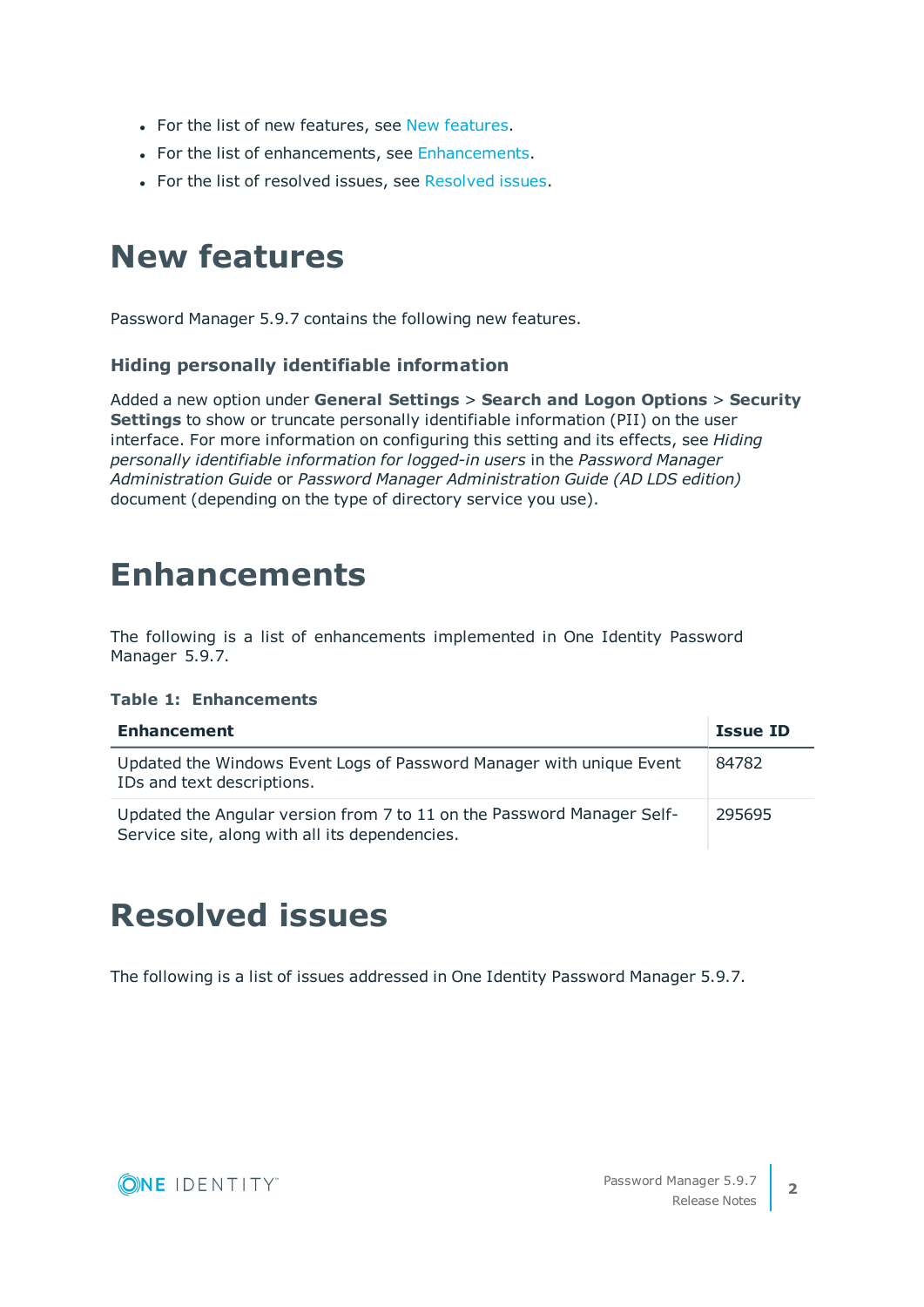| <b>Resolved issue</b>                                                                                                                                                                                                                                                                                                                                                                                                                                                                                    | <b>Issue ID</b> |
|----------------------------------------------------------------------------------------------------------------------------------------------------------------------------------------------------------------------------------------------------------------------------------------------------------------------------------------------------------------------------------------------------------------------------------------------------------------------------------------------------------|-----------------|
| Fixed various security issues.                                                                                                                                                                                                                                                                                                                                                                                                                                                                           | 291704          |
| Previously, when using phone authentication with Starling 2FA, authen-<br>tication did not work with phone numbers longer than 12 digits.                                                                                                                                                                                                                                                                                                                                                                | 286773          |
| This issue is now fixed, and phone authentication now accepts phone<br>numbers longer than 12.                                                                                                                                                                                                                                                                                                                                                                                                           |                 |
| Previously, when configuring a custom management account under<br>General Settings > Domain connections for a domain, and the custom<br>management account was not a user of that domain, then having another<br>user with the same name (but a different password) on that domain<br>resulted in the authentication of that user failing every time when a<br>scheduled task tried binding onto the configured domain. Following these<br>failed authentication attempts, the user could be locked out. | 285036          |
| This issue is now fixed so that the authentication process now uses the<br>correct domain information, provided in the Add New Domain<br><b>Connection &gt; User name field.</b>                                                                                                                                                                                                                                                                                                                         |                 |
| Previously, toast notifications for the Secure Password Extension (SPE)<br>component did not work properly if the management policy only had the<br>Organizational Units (OUs) of the users configured, but not their groups.<br>This issue is now fixed.                                                                                                                                                                                                                                                | 277902          |
| NOTE: The previous behavior still persists when using distribution<br>o<br>groups instead of security groups.                                                                                                                                                                                                                                                                                                                                                                                            |                 |
| Previously, creating a custom password policy, and specifying a custom<br>rule for it in Password Policies > < domain-password-policy > > Edit<br>> Policy Rules > Custom Rule resulted in the following issues if the<br>custom rule have contained any line breaks:                                                                                                                                                                                                                                    | 265033          |
| • In the Password Manager User Site, the specified text was converted<br>to a single line.                                                                                                                                                                                                                                                                                                                                                                                                               |                 |
| • In the Password Manager Self-Service Site, only the contents of the<br>first line appeared.                                                                                                                                                                                                                                                                                                                                                                                                            |                 |
| Both of these issues are now fixed, and line breaks are handled properly on<br>both sites.                                                                                                                                                                                                                                                                                                                                                                                                               |                 |
| Previously, attempting to uninstall Password Manager with the One Identity<br>rSMS Service installed and running resulted in a Files in Use Windows<br>pop-up window appearing during the uninstallation process, forcing users to<br>close the application manually.                                                                                                                                                                                                                                    | 116469          |
| This issue is now fixed, so the uninstallation process automatically stops                                                                                                                                                                                                                                                                                                                                                                                                                               |                 |

# **Table 2: Resolved issues – General Password Manager Issues**

ONE IDENTITY

the rSMS Service.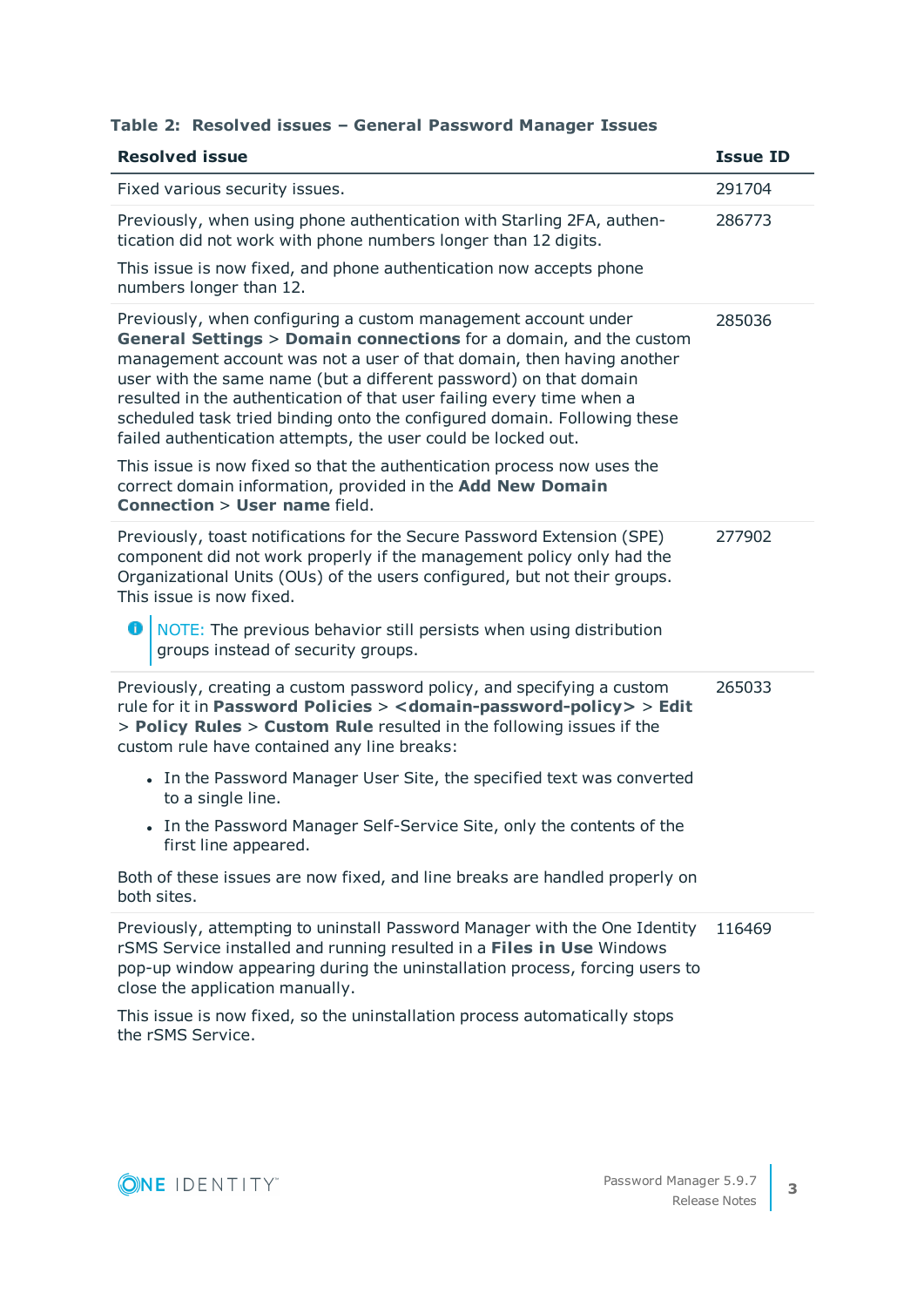# **Table 3: Resolved issues – Password Manager Service**

| <b>Resolved issue</b>                                                                                                                                                                                                                                                                                                                   | <b>Issue ID</b>   |
|-----------------------------------------------------------------------------------------------------------------------------------------------------------------------------------------------------------------------------------------------------------------------------------------------------------------------------------------|-------------------|
| Improved communication security between the Password Manager Service<br>and the Password Manager Sites.                                                                                                                                                                                                                                 | 298108            |
| Table 4: Resolved issues - Password Manager Administration Site                                                                                                                                                                                                                                                                         |                   |
| <b>Resolved issue</b>                                                                                                                                                                                                                                                                                                                   | <b>Issue ID</b>   |
| Previously, deleting a custom workflow resulted in the Password Manager<br>Administration Site being stuck in a loading state, forcing users to reload<br>the page.                                                                                                                                                                     | 291364,<br>169056 |
| This issue is now fixed.                                                                                                                                                                                                                                                                                                                |                   |
| Previously, when creating a new workflow with the workflow designer,<br>drag-and-dropping activities into it or moving activities within it could<br>result in the workflow designer showing incorrect configuration dialogs, or<br>showing drag-and-dropped items in an incorrect order.                                               | 291362            |
| This issue is now fixed, so drag-and-dropping and reordering activities in<br>custom workflows work properly.                                                                                                                                                                                                                           |                   |
| Fixed a login issue affecting the Password Manager Administration Site.                                                                                                                                                                                                                                                                 | 291165            |
| Previously, when configuring a password reset workflow based on<br>embedded connectors, the workflow did not work for LDAP target systems,<br>even if the rSMS LDAP Connector has been configured in the Reset<br>password in connected systems through embedded connectors<br>activity, as described in Knowledge Base Article 332671. | 289366            |
| This issue is now fixed, and users can reset the password of their account in<br>the remote LDAP database if the embedded rSMS LDAP Connector is<br>configured in the workflow.                                                                                                                                                         |                   |
| Previously, the redirection behavior of the Save and Cancel buttons in the<br>available General Settings options was inconsistent, with some of them<br>redirecting users to the home page of the Password Manager Administration<br>Site, while others keeping users at the currently opened setting page when<br>clicking them.       | 261519            |
| This issue has been fixed with the following changes:                                                                                                                                                                                                                                                                                   |                   |
| • Clicking Save buttons no longer redirects users to the home page.                                                                                                                                                                                                                                                                     |                   |
| • All Cancel buttons have been removed from every General<br>Settings option page.                                                                                                                                                                                                                                                      |                   |
| Previously, when configuring a new SMTP server via General Settings ><br><b>SMTP Servers, clicking Test settings in the Add SMTP Server window</b><br>resulted in an extra footer appearing at the bottom of the page. Because of<br>this, the disabled elements of the page were shown incorrectly.<br>This is such in some fixed.     | 85595             |

This issue is now fixed.

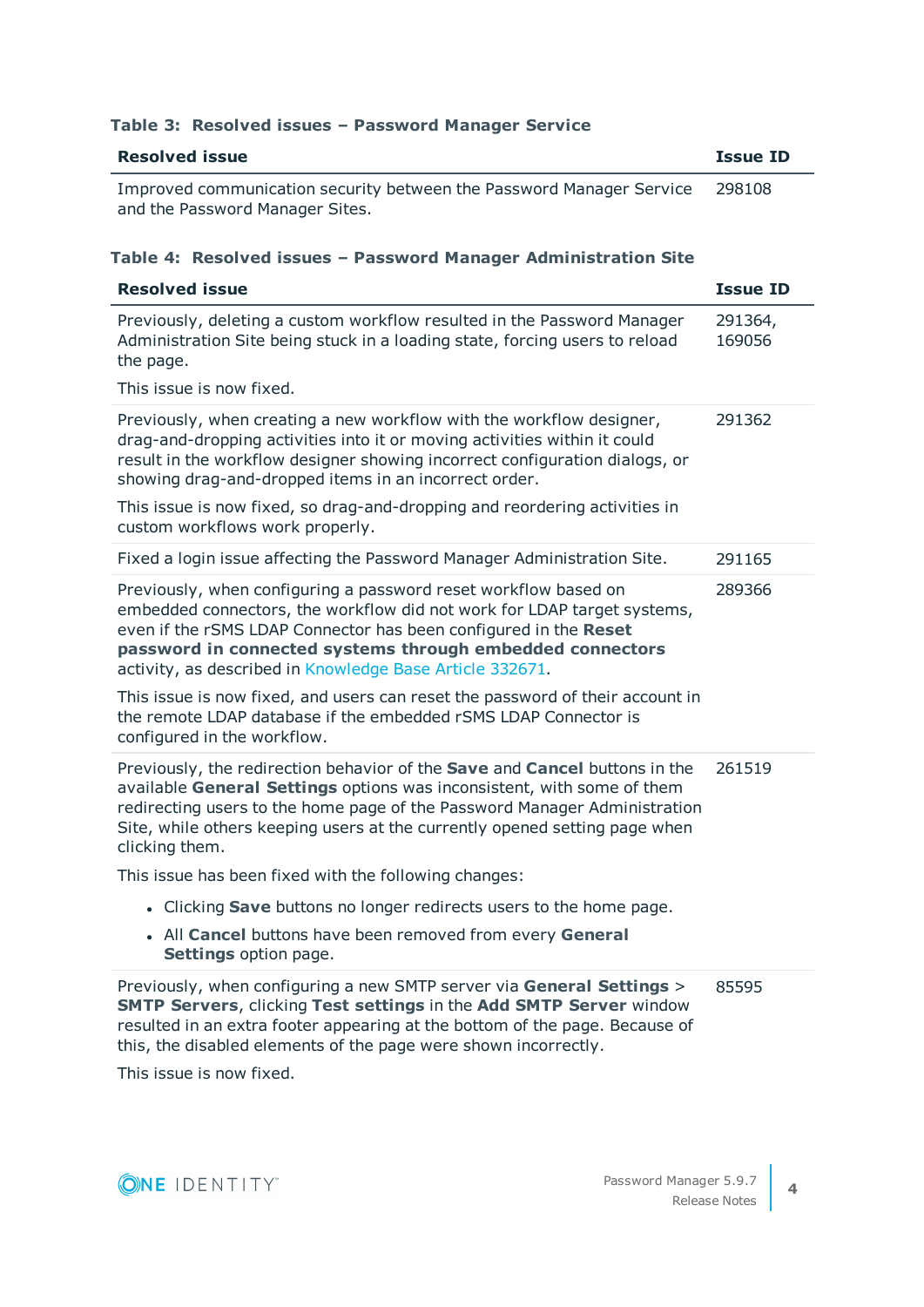# **Table 5: Resolved issues – Password Manager Helpdesk Site**

| <b>Resolved issue</b>                                                                                                                                                                                                                                                                                                                                                                                                       | <b>Issue ID</b> |
|-----------------------------------------------------------------------------------------------------------------------------------------------------------------------------------------------------------------------------------------------------------------------------------------------------------------------------------------------------------------------------------------------------------------------------|-----------------|
| Previously, when using two Management Policies with the same user groups<br>included in their User Scopes, and having a Helpdesk group assigned to the<br>Helpdesk Scope of the second Management Policy, attempting to select a<br>found user on the Helpdesk Site could result in a system error.                                                                                                                         | 290525          |
| This issue is now fixed, and Helpdesk users now can select found users<br>without getting any errors.                                                                                                                                                                                                                                                                                                                       |                 |
| Previously, setting the General Settings > Search and Logon Options<br>> Do not allow users to search for their accounts > Users must<br>enter the following user account attribute for identification (this<br>may slow down the performance) attribute to sAMAccountName resulted<br>in a Value cannot be null critical error when attempting to search and<br>select users that belong to a different management policy. | 283937          |
| This issue is now fixed, and the Password Manager Helpdesk Site returns a<br>No accounts matching your search criteria have been found message in<br>such cases.                                                                                                                                                                                                                                                            |                 |
| Previously, changing the language with the <b>Select language</b> option did not<br>change the language in the Display user agreement action.                                                                                                                                                                                                                                                                               | 217068          |

This issue is now fixed.

# **Table 6: Resolved issues – Password Manager Self-Service Site**

| <b>Resolved issue</b>                                                                                                                                                                                                                                                       | <b>Issue ID</b> |
|-----------------------------------------------------------------------------------------------------------------------------------------------------------------------------------------------------------------------------------------------------------------------------|-----------------|
| Previously, attempting to log in to the Password Manager Self-Service Site<br>with an expired password resulted in an Incorrect password error message,<br>even if the password policies of the organization allowed users to<br>authenticate with expired passwords.       | 299270          |
| After their second attempt, users could log in to the Self-Service Site with<br>their expired password: however, any workflow that used the<br>Authenticate with password activity still failed on the first try when the<br>users used their correct but expired password. |                 |
| This issue is now fixed, and the Self-Service Site accepts the expired user<br>password on the first attempt.                                                                                                                                                               |                 |
| Previously, routing to the Password Manager Self-Service Site did not work<br>properly if the site URL have contained query parameters (for example,<br>when routing to the site via the Offline Password Reset component).                                                 | 294640          |
| This issue was caused by the routing not being case insensitive in such<br>cases, and has been fixed in Password Manager 5.9.7.                                                                                                                                             |                 |
| Previously, when configuring a custom color scheme via the General<br><b>Settings &gt; Web Interface Customization</b> setting of the Password<br>Manager Administration Site, the configured color scheme was applied only                                                 | 288291          |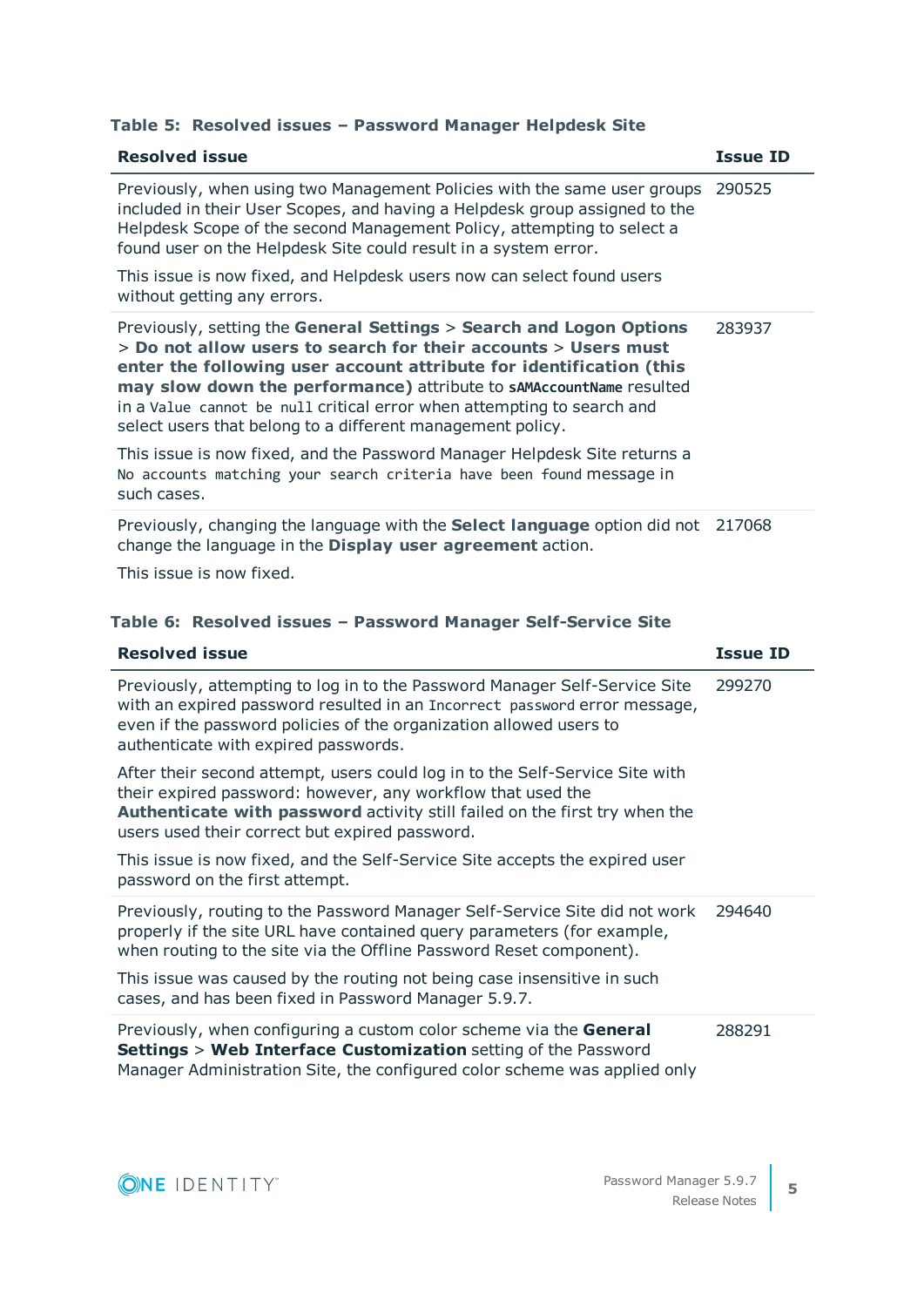#### **Resolved issue Issue ID**

to the heading of the Password Manager Self-Service Site, but not to the rest of the Self-Service Site UI elements (such as buttons).

This issue is now fixed, and the configured color scheme is properly applied to every UI element of the Self-Service Site.

# <span id="page-5-0"></span>**Known issues**

The following is a list of issues, including those attributed to third-party products, that are known to exist at the time of the One Identity Password Manager 5.9.7 release.

#### **Table 7: Known issues**

| <b>Known issue</b>                                                                                                                                                                  | <b>Issue ID</b> |
|-------------------------------------------------------------------------------------------------------------------------------------------------------------------------------------|-----------------|
| Currently, the Password Policy Manager (PPM) component does not support<br>Local Security Authority (LSA) protection.                                                               | 295089          |
| When User Principal Name (UPN) is used as service account, installing a<br>Password Manager hotfix can lock the service account.                                                    | 255614          |
| <b>Workaround</b>                                                                                                                                                                   |                 |
| To solve the problem:                                                                                                                                                               |                 |
| 1. Change the service account to the domainname\username format.                                                                                                                    |                 |
| 2. Provide a password for the same service account user.                                                                                                                            |                 |
| 3. Install the Password Manager hotfix.                                                                                                                                             |                 |
| Following a Password Manager upgrade, the General > Settings ><br>246147<br><b>Scheduled Tasks &gt; Active Directory Sites task is disabled.</b>                                    |                 |
| Workaround                                                                                                                                                                          |                 |
| After upgrading Password Manager to a newer version, enable the <b>Active</b><br>Directory Sites task manually.                                                                     |                 |
| When scheduled from the secondary instance of the Password Manager<br>server, the General Settings > Unregister Users task does not run.                                            | 233679          |
| Workaround                                                                                                                                                                          |                 |
| Schedule the Unregister Users task on the primary instance of Password<br>Manager.                                                                                                  |                 |
| If the application pool identity is a domain user with minimal permissions,<br>then Web interface customization changes are not applied to the Self-<br>Service and Helpdesk Sites. | 233658          |
| In the General Settings > Instance Reinitalization page, the                                                                                                                        | 229200          |



**6**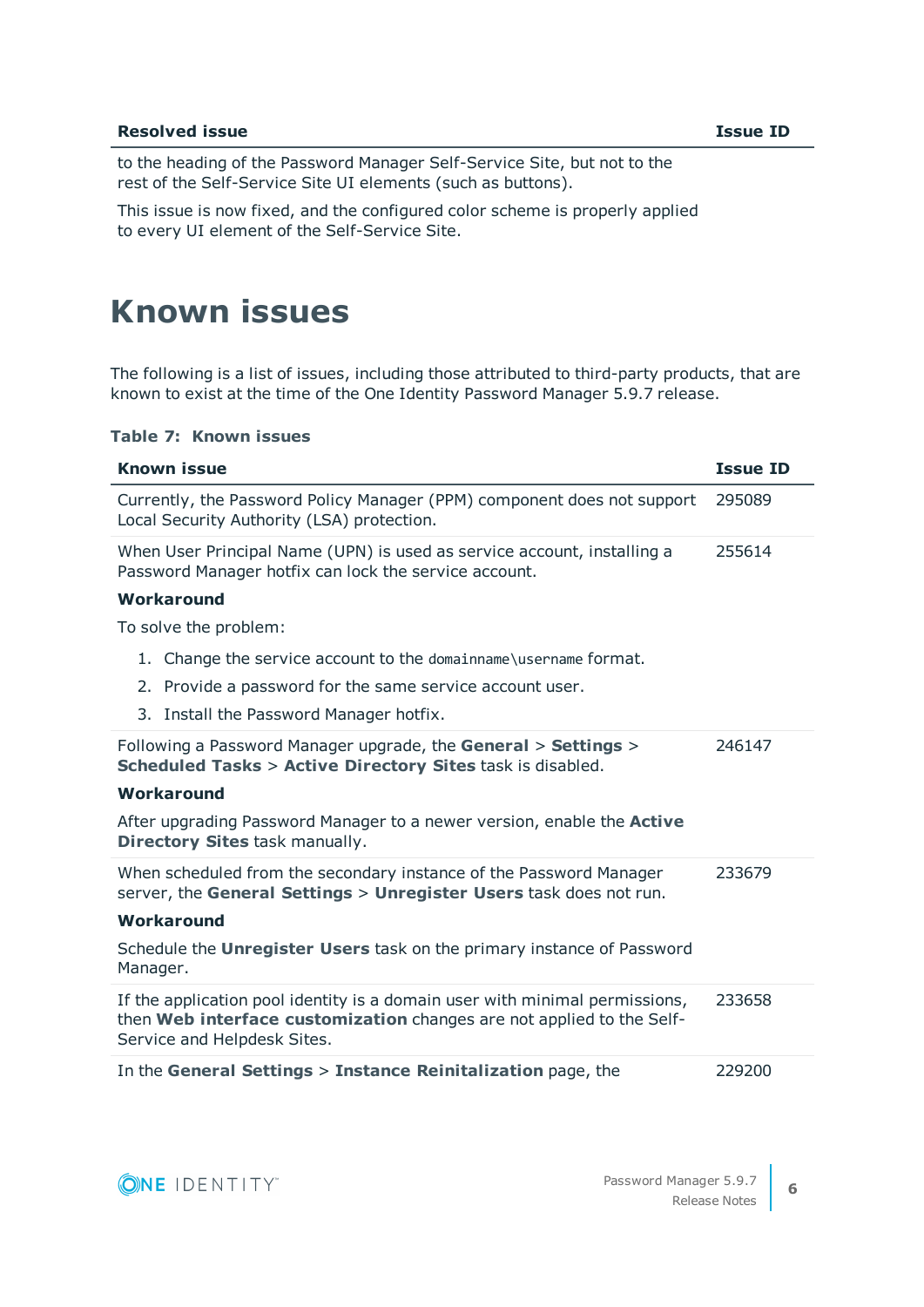| <b>Known issue</b>                                                                                                                                                                                                                                                                                                 | <b>Issue ID</b> |
|--------------------------------------------------------------------------------------------------------------------------------------------------------------------------------------------------------------------------------------------------------------------------------------------------------------------|-----------------|
| <b>Corporate phone attribute is not imported from the primary instance to</b><br>the secondary instance.                                                                                                                                                                                                           |                 |
| Workaround                                                                                                                                                                                                                                                                                                         |                 |
| Update the <b>Corporate phone</b> attribute manually on the secondary<br>instance to have the same value as on the primary Password Manager<br>instance.                                                                                                                                                           |                 |
| If the Password Manager Self-Service Site contains an IPv6 address, the<br>location-sensitive authentication (LSA) feature does not work.                                                                                                                                                                          | 221571          |
| Workaround                                                                                                                                                                                                                                                                                                         |                 |
| LSA currently supports IPv4 addresses only. Therefore, do not access the<br>Password Manager Self-Service Site from an external network where the<br>request contains an IPV6 address.                                                                                                                             |                 |
| When configuring a dictionary rule in the Password Manager Administration<br>Site, the Policy Rules > Dictionary Rule > Enable dictionary lookup<br>to reject passwords that contain > Beginning characters of a<br>dictionary word setting does not work correctly if you specify only 2<br>beginning characters. | 221468          |
| Workaround                                                                                                                                                                                                                                                                                                         |                 |
| One Identity recommends using the A complete word from the<br>dictionary (QPMDictionary.txt) setting when configuring a dictionary<br>rule.                                                                                                                                                                        |                 |
| If no appropriate authentication methods are configured for it, the Forgot<br>My Password screen may appear blank in the Password Manager Self-<br>Service Site or Helpdesk Site.                                                                                                                                  | 221389          |
| Workaround                                                                                                                                                                                                                                                                                                         |                 |
| In the Password Manager Administration Site, One Identity recommends<br>configuring the Register workflow with Security Questions as one of its<br>registration modes.                                                                                                                                             |                 |
| When a symmetry rule is configured with the <b>Policy Rules &gt; Symmetry</b><br>Rule setting of the Password Manager Administration Site, it may fail to<br>validate passwords containing non-consecutive characters.                                                                                             | 220177          |
| Workaround                                                                                                                                                                                                                                                                                                         |                 |
| Do not use the Policy Rules > Symmetry Rule > Maximum number of<br>consecutive characters within a password, that read the same in<br>both directions (pass4554word) setting.                                                                                                                                      |                 |
| In a Password Manager for AD LDS environment, if the User Scope is<br>configured with an AD LDS account, the Forgot My Password and<br>Manage My Passwords workflows will fail.                                                                                                                                    | 220171          |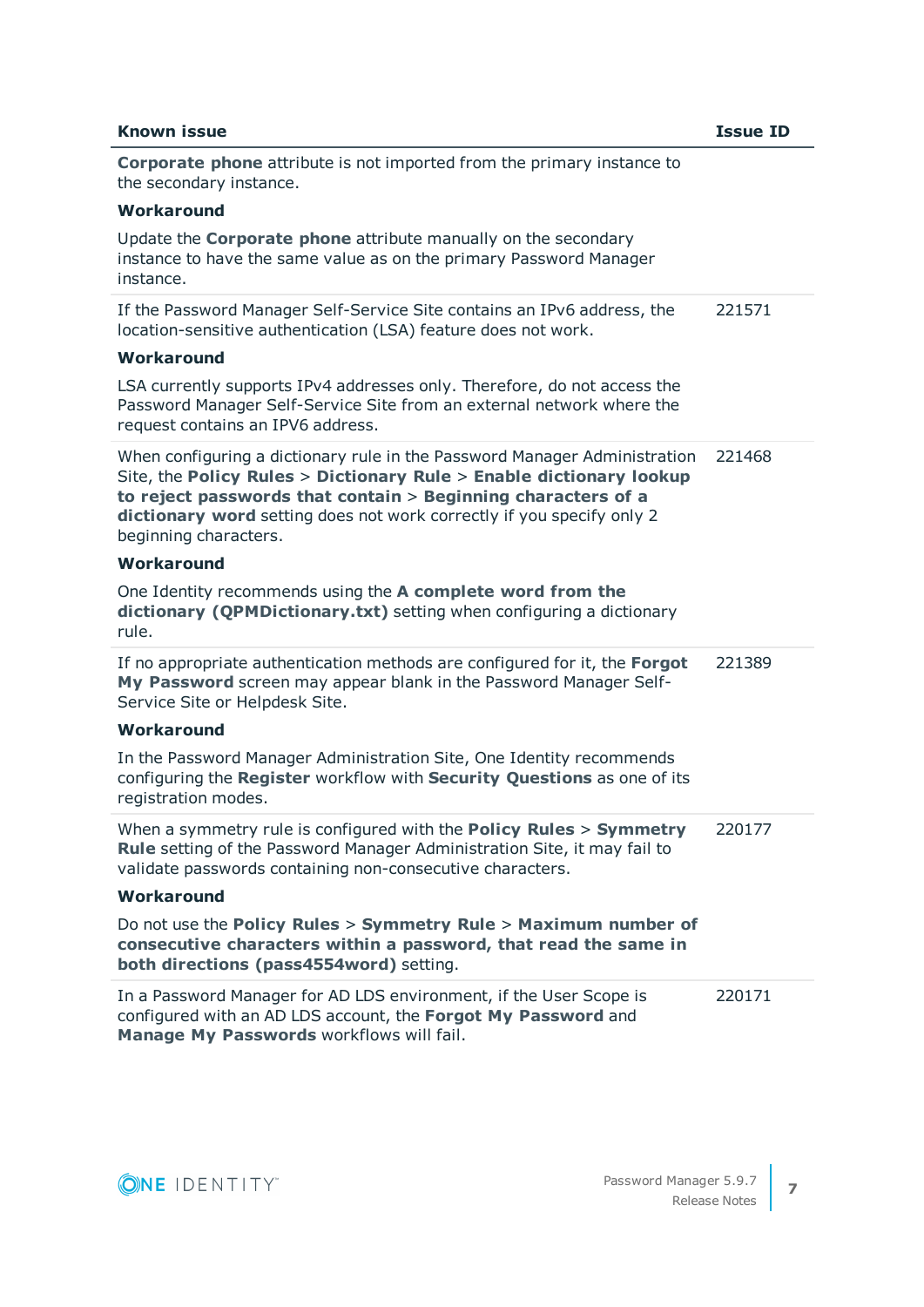### **Known issue Issue ID**

| Workaround                                                                                                                                                                                                                                              |        |
|---------------------------------------------------------------------------------------------------------------------------------------------------------------------------------------------------------------------------------------------------------|--------|
| When configuring a User Scope, do not use The following AD LDS<br>account setting of the Access account > Edit AD LDS Instance<br><b>Connection dialog.</b>                                                                                             |        |
| When a Questions and Answers Policy is updated with any language other<br>219401<br>than English, users may receive both the default and the custom email<br>notifications on the Password Manager Self-Service Site.<br>Workaround                     |        |
| For the Email user if workflow succeeds workflow, change the value of<br>the Select email template to use setting to Customize.                                                                                                                         |        |
| When searching users with reCAPTCHA enabled, not entering reCAPTCHA<br>for the second time results in a non-human readable error message.<br>Workaround<br>Always search for users with the correct username and with the reCAPTCHA<br>check completed. | 217064 |
| Upgrading Password Manager from version 5.6.3 to 5.9.x keeps the<br>previous My Questions and Answers profile workflow.<br>Workaround                                                                                                                   | 215892 |
| To solve the problem:                                                                                                                                                                                                                                   |        |
| 1. In the Password Manager Administration Site, navigate to the My<br><b>Questions and Answers profile workflow.</b>                                                                                                                                    |        |
| 2. Open Workflow Settings > Availability.                                                                                                                                                                                                               |        |
| 3. Set Enable the workflow to Never.                                                                                                                                                                                                                    |        |
| 4. Select Show the workflow on the Self-Service site.                                                                                                                                                                                                   |        |
| 5. To apply your changes, click OK.                                                                                                                                                                                                                     |        |
| The User Status Statistics scheduled task may fail intermittently.                                                                                                                                                                                      | 171590 |
| After upgrading to Password Manager 5.9.x, the My Notifications custom<br>workflow cannot be edited in the Password Manager Self-Service Site.                                                                                                          | 171589 |
| Workaround                                                                                                                                                                                                                                              |        |
| One Identity recommends to use the legacy Self-Service Site to edit the My<br>Notifications workflow.                                                                                                                                                   |        |
| When using Password Manager for AD LDS, the Password Policies page<br>170587<br>of the Administration Site is not updated when a password policy is created.                                                                                            |        |
| Workaround                                                                                                                                                                                                                                              |        |

After a new Password Policy is created, click **Save**, and immediately cancel



**8**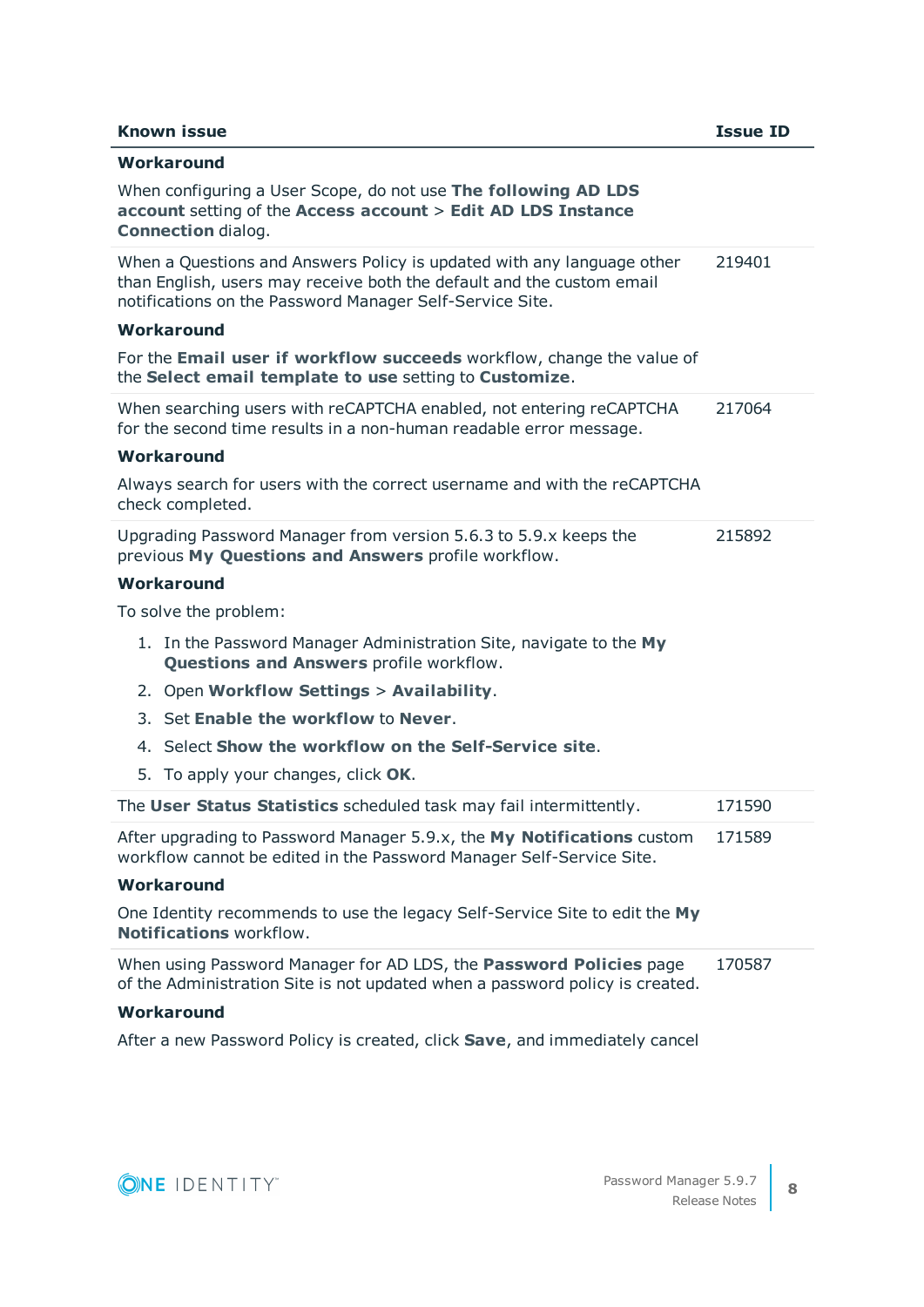|                                                                                                                                                                                 | <b>Known issue</b><br><b>Issue ID</b>                                                                                                                                                                                                                          |        |
|---------------------------------------------------------------------------------------------------------------------------------------------------------------------------------|----------------------------------------------------------------------------------------------------------------------------------------------------------------------------------------------------------------------------------------------------------------|--------|
|                                                                                                                                                                                 | the Add New Policy wizard. The page will refresh and list the new policy.                                                                                                                                                                                      |        |
| After upgrading to Password Manager for AD LDS 5.9.x, the General<br><b>Settings &gt; Search and Logon Options</b> menu may display an error when<br>its settings are modified. |                                                                                                                                                                                                                                                                | 170560 |
|                                                                                                                                                                                 | Workaround                                                                                                                                                                                                                                                     |        |
|                                                                                                                                                                                 | To solve this problem:                                                                                                                                                                                                                                         |        |
|                                                                                                                                                                                 | 1. In the Password Manager for AD LDS Helpdesk Site, navigate to<br><b>General Settings &gt; Search and Logon Options.</b>                                                                                                                                     |        |
|                                                                                                                                                                                 | 2. In the Users must enter the following user account attribute<br>for identification setting, change the value from sAMAccountName to<br>cn.                                                                                                                  |        |
|                                                                                                                                                                                 | Domain users may not be able to access the Password Manager Admin-<br>istration Site, even if they are members of the local PMAdmin group.                                                                                                                     | 170441 |
|                                                                                                                                                                                 | <b>Workaround</b>                                                                                                                                                                                                                                              |        |
|                                                                                                                                                                                 | When using Password Manager 5.8.x or newer, domain users can access<br>the Administration Site only if they are members of both the local PMAdmin<br>group, and either the IIS_IUSRS group or the Administrators group.                                        |        |
|                                                                                                                                                                                 | In Password Manager for AD LDS, certain column data required for custom<br>activities are not available in generated reports.                                                                                                                                  | 170355 |
|                                                                                                                                                                                 | After upgrading Password Manager from an earlier version to 5.9.x, the<br>upgrade process may create duplicate URL references for the Password<br>Manager User Site.                                                                                           | 169921 |
|                                                                                                                                                                                 | Workaround                                                                                                                                                                                                                                                     |        |
|                                                                                                                                                                                 | Manually delete URL shortcuts that are not required.                                                                                                                                                                                                           |        |
|                                                                                                                                                                                 | When a Password Manager for AD LDS instance and the Password Manager<br>for AD LDS server instance are not configured on the same machine,<br>Password Policy Rules are not displayed in the new and legacy Password<br>Manager for AD LDS Self-Service Sites. | 169763 |
|                                                                                                                                                                                 | Workaround                                                                                                                                                                                                                                                     |        |
|                                                                                                                                                                                 | Configure the Password Manager for AD LDS instance and the Password<br>Manager for AD LDS server instance on the same machine.                                                                                                                                 |        |
|                                                                                                                                                                                 | The user search settings of the Password Manager for AD LDS Helpdesk Site<br>may work incorrectly.                                                                                                                                                             | 169384 |
|                                                                                                                                                                                 | Workaround                                                                                                                                                                                                                                                     |        |
|                                                                                                                                                                                 | To solve the problem:                                                                                                                                                                                                                                          |        |

1. In the Password Manager for AD LDS Helpdesk Site, navigate to



**9**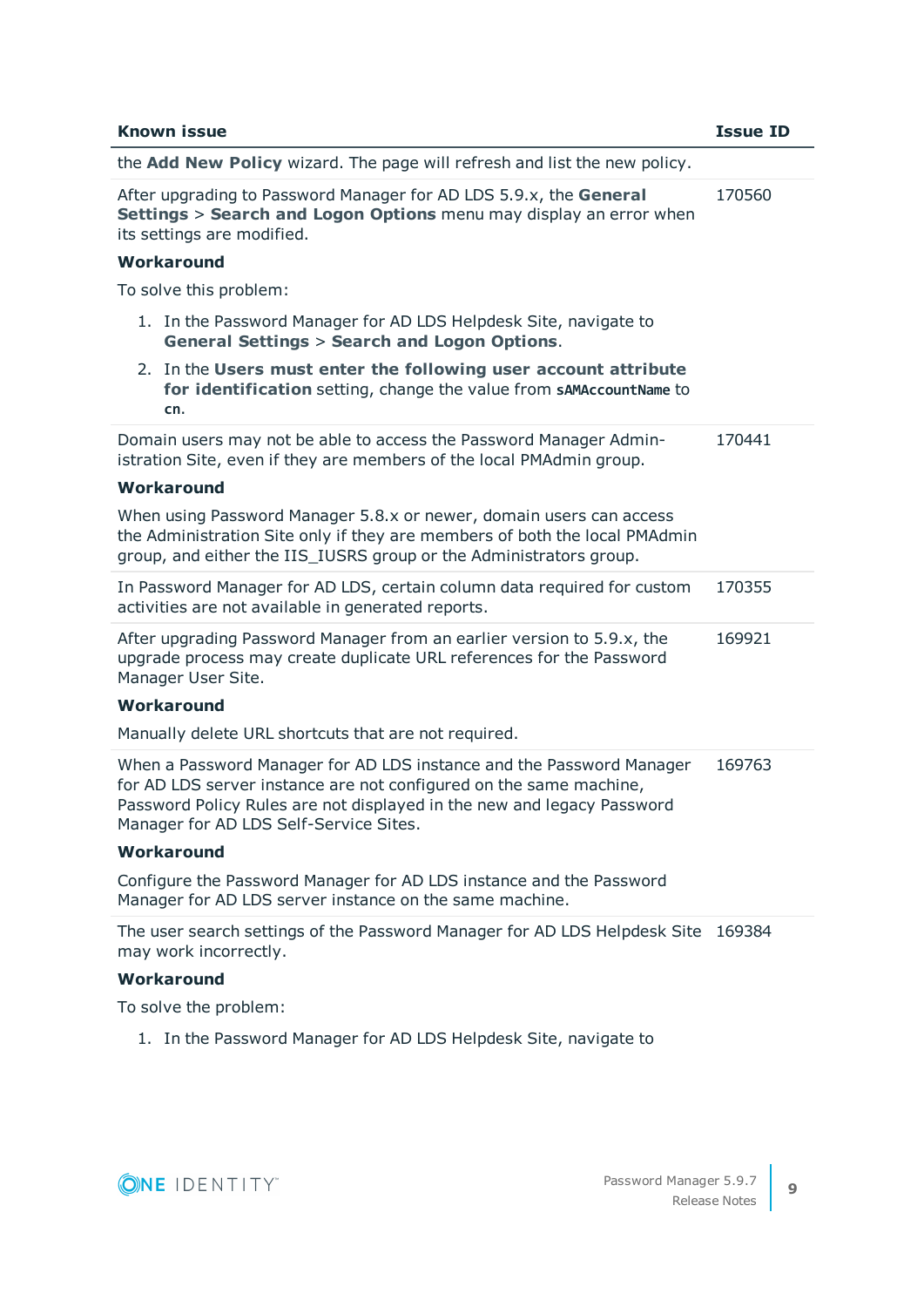| <b>Known issue</b>                                                                                                                                                                | <b>Issue ID</b> |
|-----------------------------------------------------------------------------------------------------------------------------------------------------------------------------------|-----------------|
| <b>General Settings &gt; Search and Logon Options.</b>                                                                                                                            |                 |
| 2. Use the cn attribute instead of mail to search for users.                                                                                                                      |                 |
| When editing a Questions and Answers Policy, you may be unable to edit or<br>delete translated questions.                                                                         | 168957          |
| Workaround                                                                                                                                                                        |                 |
| To edit existing translated questions, add another translated language.                                                                                                           |                 |
| The Password Manager Self-Service Site may not launch on Secure<br>Password Extension (SPE) through a 32-bit operating system.                                                    | 167871          |
| <b>Workaround</b>                                                                                                                                                                 |                 |
| If you have a 32-bit operating system, One Identity recommends to use the<br>legacy Self-Service Site.                                                                            |                 |
| When a password is changed from the target Active Directory (AD) system<br>to that of the source AD, One Identity Quick Connect may be unable to<br>synchronize passwords.        | 167573          |
| Workaround                                                                                                                                                                        |                 |
| Restart the Quick Connect Capture Agent Service on all the source and<br>target systems.                                                                                          |                 |
| In Password Manager versions 5.8.2 and 5.9.x, you can only reconnect to a<br>domain on the second attempt.                                                                        | 166950          |
| Workaround                                                                                                                                                                        |                 |
| To solve the problem:                                                                                                                                                             |                 |
| 1. In the Password Manager Administration Site, select the User Scope,<br>Helpdesk Scope or Password Policy you want to configure.                                                |                 |
| 2. Click Add domain connection twice to add a new domain<br>connection.                                                                                                           |                 |
| In email notifications, the #OPERATOR_ACCOUNT_NAME#, #OPERATOR_IP#,<br>#WORKFLOW_RESULT#, and #WORKFLOW_SUMMARY# parameters are not populated.                                    | 141728          |
| On Windows Server 2019, the Password Manager Service and One Identity<br>rSMS Service may stop.                                                                                   | 127587          |
| Workaround                                                                                                                                                                        |                 |
| To solve the problem, make sure that the domain controller machine and<br>the clients are at two separate entities.                                                               |                 |
| When editing a dictionary file between the size of 10-20 MB from a<br>Password Policy, the web browser session may crash, and an error may<br>appear in the Windows Event Viewer. | 115957          |
| Workaround                                                                                                                                                                        |                 |

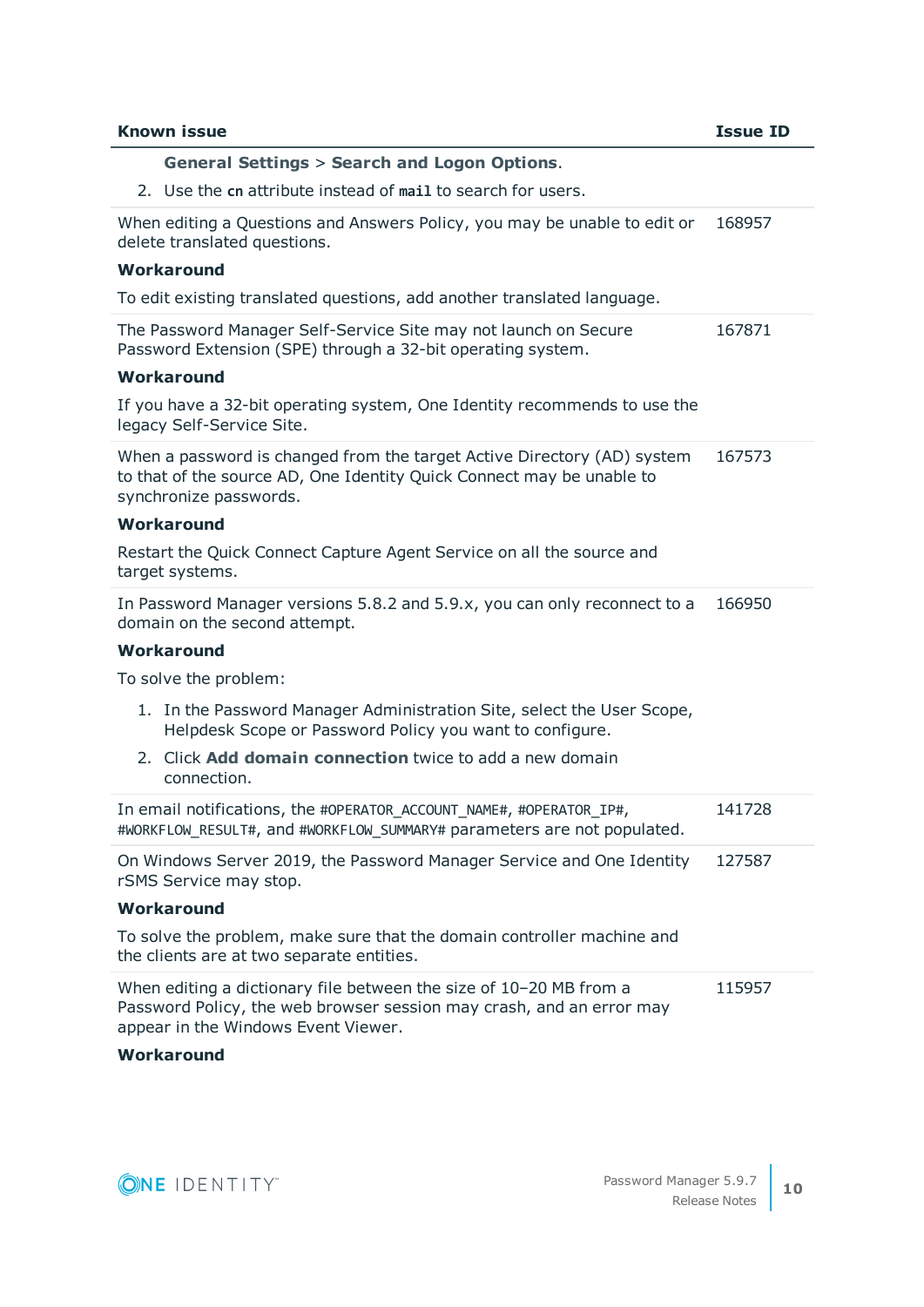| <b>Known issue</b>                                                                                                                           | <b>Issue ID</b> |
|----------------------------------------------------------------------------------------------------------------------------------------------|-----------------|
| If you must modify a dictionary file larger than 10 MB, edit it from the<br>domain machine where Password Policy Manager (PPM) is installed. |                 |
| When performing a password reset with the Password Manager Helpdesk<br>Site, the site also accepts the previous/old password.                | 114822          |
|                                                                                                                                              |                 |

### **Workaround**

Manually enter a different password during the short duration of the password reset.

# <span id="page-10-0"></span>**System requirements**

This section provides the system requirements for installing and running Password Manager and its components.

# **Password Manager Service and Administration Site requirements**

Before installing Password Manager, ensure your system meets the following minimum hardware and software requirements. These requirements are applicable both to Full Installation and Distributed Installation (when the Self-Service Site and the Helpdesk Site are installed on separate systems).

| <b>Requirement Details</b> |                                                                                                                                                                                    |
|----------------------------|------------------------------------------------------------------------------------------------------------------------------------------------------------------------------------|
| Platform                   | 1.6 GHz or higher.                                                                                                                                                                 |
| Memory                     | At least 4 GB RAM.                                                                                                                                                                 |
| Hard disk<br>space         | 2.7 GB of free disk space.<br>O   NOTE: If .NET Framework is already installed, then installation<br>may require less disk space.                                                  |
| Operating<br>system        | Password Manager can be run on any of the following operating systems:<br>• Microsoft Windows Server 2012 R2<br>• Microsoft Windows Server 2016<br>• Microsoft Windows Server 2019 |

|  |  |  | Table 8: Password Manager Service and Administration Site requirements |  |
|--|--|--|------------------------------------------------------------------------|--|
|  |  |  |                                                                        |  |

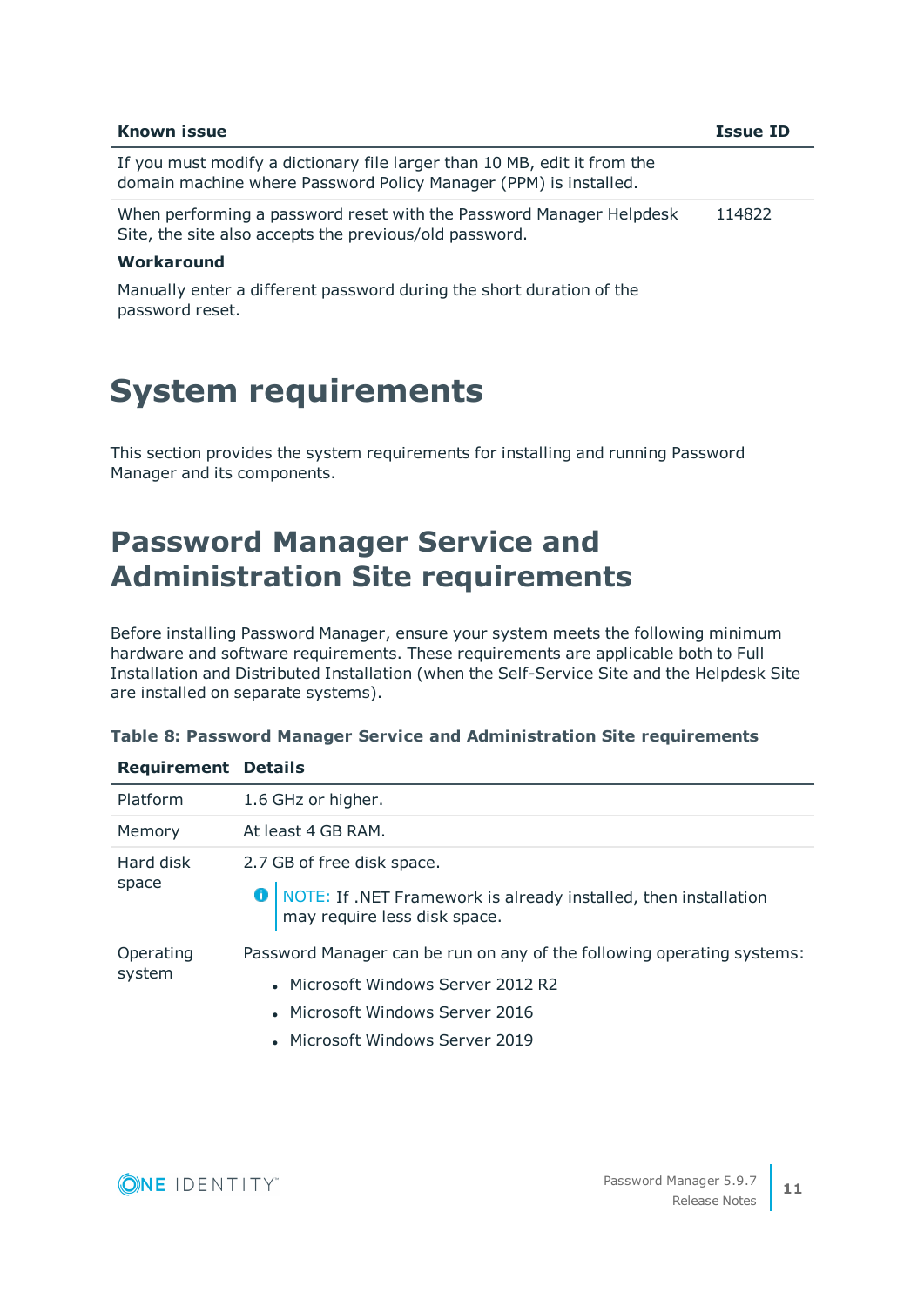# **Requirement Details**

|                                     | o<br>NOTE: Consider the following operating system and machine<br>restrictions:                                                                                                                                               |  |  |
|-------------------------------------|-------------------------------------------------------------------------------------------------------------------------------------------------------------------------------------------------------------------------------|--|--|
|                                     | • Password Manager is not supported on Windows Server Core<br>mode setup.                                                                                                                                                     |  |  |
|                                     | • One Identity does not recommend installing Password<br>Manager on the machine where the Domain Controller (DC)<br>server is installed.                                                                                      |  |  |
|                                     | • Password Manager supports Windows Server 2012 R2 and<br>later versions in domain and forest functional levels,<br>including domains operating in a mixed mode.                                                              |  |  |
|                                     | • Password Manager does not support Windows 2008 and<br>earlier versions.                                                                                                                                                     |  |  |
| Internet<br>Information<br>Services | Password Manager requires any of the following Microsoft Internet<br>Information Services (IIS) versions on the web server of your<br>environment:                                                                            |  |  |
|                                     | $-$ IIS 7.0                                                                                                                                                                                                                   |  |  |
|                                     | $-$ IIS 7.5                                                                                                                                                                                                                   |  |  |
|                                     | $\cdot$ IIS 8.0                                                                                                                                                                                                               |  |  |
|                                     | $-$ IIS 10.0                                                                                                                                                                                                                  |  |  |
|                                     |                                                                                                                                                                                                                               |  |  |
|                                     | TIP: To ensure best practice security, configure Password Manager<br>to use HTTPS. For more information, see Password Manager 5.9.7<br>Administrator Guide or Password Manager 5.9.7 Administrator<br>Guide (AD LDS Edition). |  |  |
| Web browser                         | Password Manager supports the following web browsers:                                                                                                                                                                         |  |  |
|                                     | • Microsoft Internet Explorer 11                                                                                                                                                                                              |  |  |
|                                     | • Microsoft Edge                                                                                                                                                                                                              |  |  |
|                                     | • Mozilla Firefox 10 or later                                                                                                                                                                                                 |  |  |
|                                     | • Apple Safari 5 or later                                                                                                                                                                                                     |  |  |
|                                     | • Google Chrome 15 or later                                                                                                                                                                                                   |  |  |
| Microsoft .NET                      | Microsoft .NET Framework 4.7.2                                                                                                                                                                                                |  |  |
| Framework                           | NOTE: Install .NET Framework before you install Password<br>Manager.                                                                                                                                                          |  |  |
| Visual $C++$<br>Runtime             | Password Manager supports the following Visual C++ Runtime Libraries:                                                                                                                                                         |  |  |

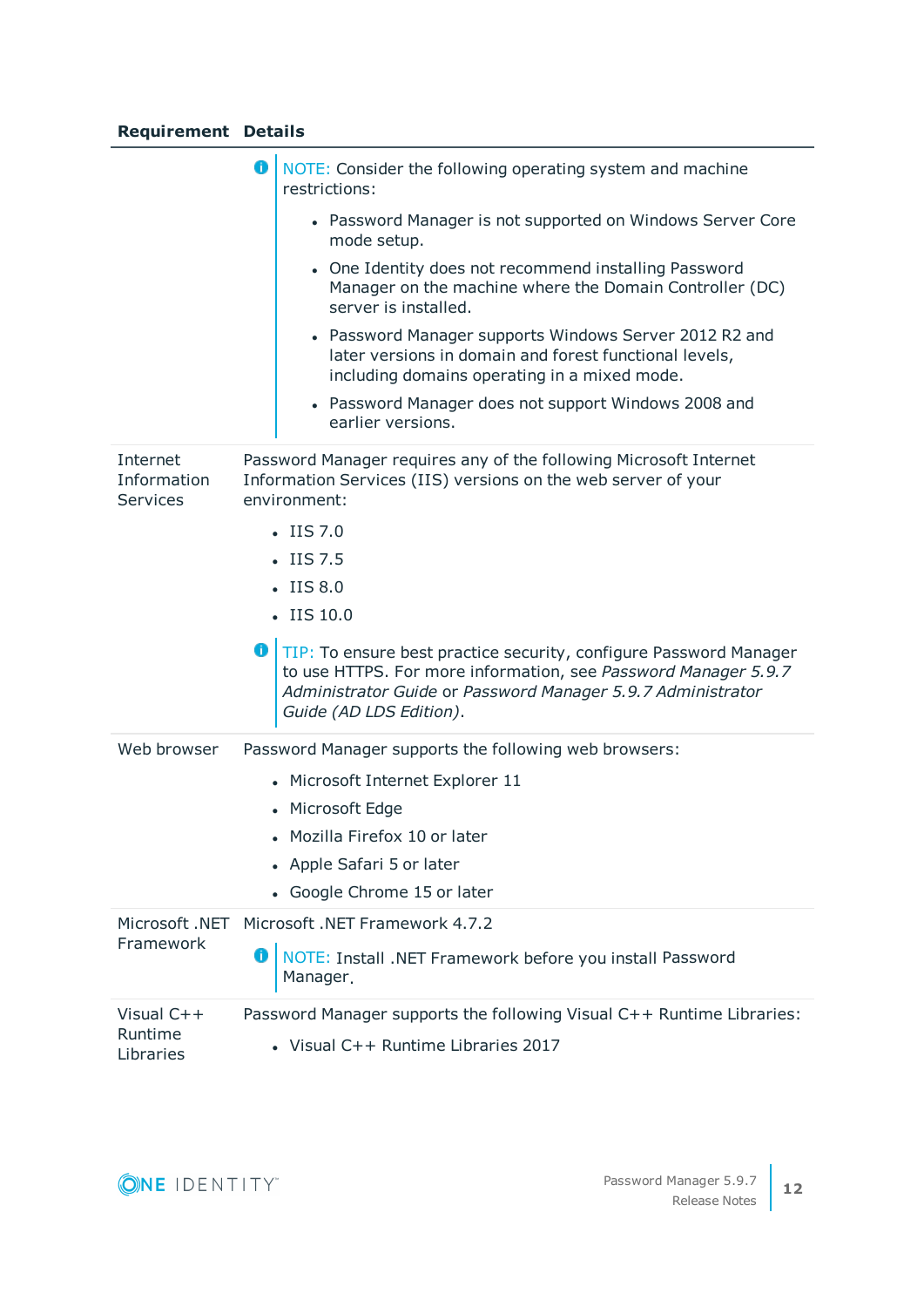### **Requirement Details**

• Visual C++ Runtime Libraries 2010

Visual C++ Runtime Libraries x86 and x64 are included in the Password Manager distribution package.

O | NOTE: Install Visual C++ Runtime Libraries 2010 and Visual C++ Runtime Libraries 2017 before you install Password Manager.

| Reader                          | Adobe Acrobat Acrobat Reader DC<br>O   NOTE: Acrobat Reader DC 17.009.20044 is included with the<br>Password Manager distribution package. |
|---------------------------------|--------------------------------------------------------------------------------------------------------------------------------------------|
| Minimum<br>screen<br>resolution | 1280x1024 pixels                                                                                                                           |

# **Password Manager Self-Service Site and Helpdesk Site requirements**

Make sure that every client computer meets the following minimum software requirements:

#### **Table 9: Password Manager Self-Service Site and Helpdesk Site requirements**

| <b>Requirement Details</b>      |                                                                                             |  |  |
|---------------------------------|---------------------------------------------------------------------------------------------|--|--|
| Web browser                     | The Password Manager Self-Service Site and Helpdesk Site support the<br>following browsers: |  |  |
|                                 | • Microsoft Internet Explorer 11                                                            |  |  |
|                                 | • Microsoft Edge                                                                            |  |  |
|                                 | • Mozilla Firefox 10 or later                                                               |  |  |
|                                 | • Apple Safari 5 or later                                                                   |  |  |
|                                 | • Google Chrome 15 or later                                                                 |  |  |
| Minimum<br>screen<br>resolution | 1280x1024 pixels                                                                            |  |  |

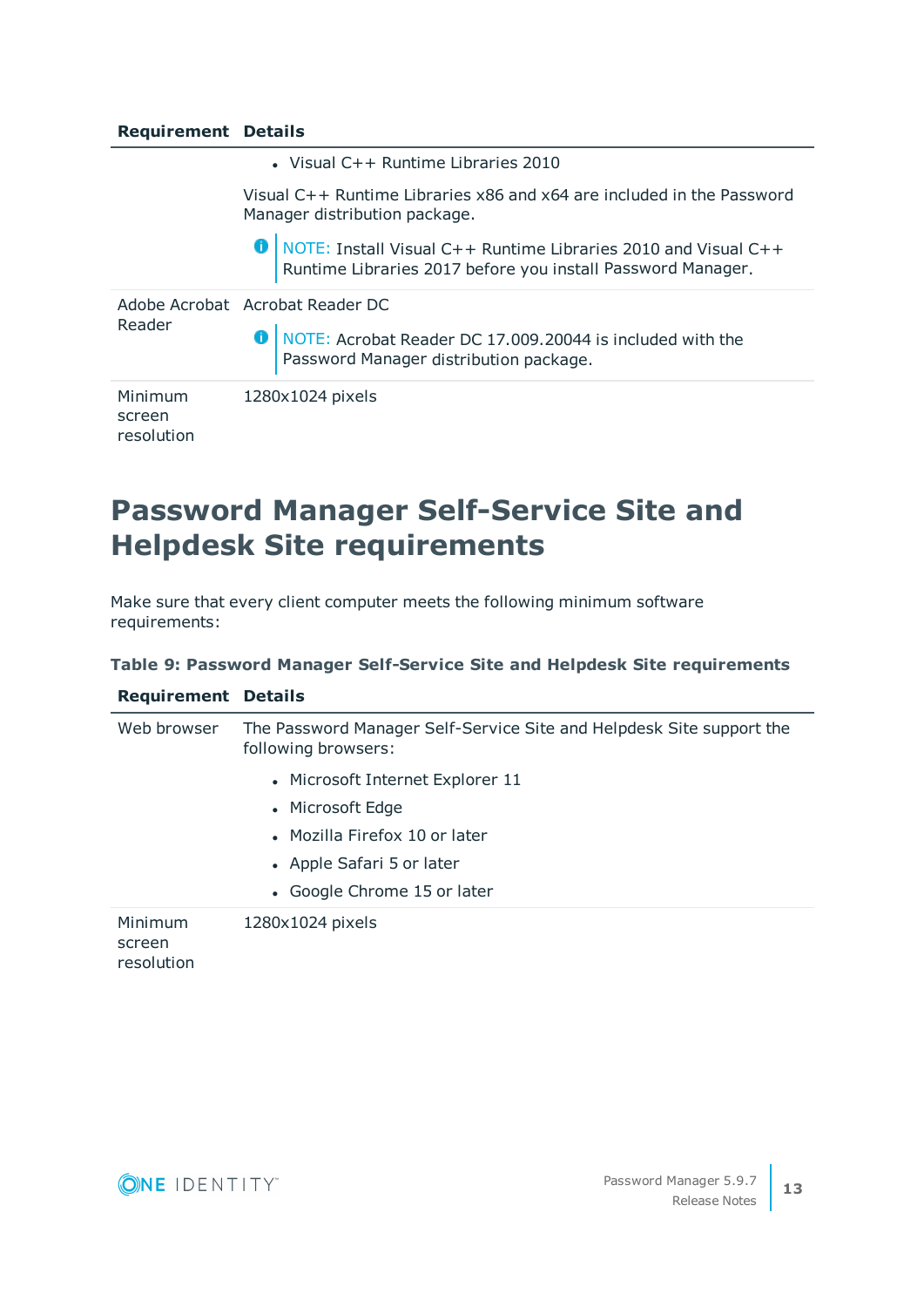# **Password Policy Manager requirements**

To implement password policies in an Active Directory (AD) domain managed by Password Manager, deploy the Password Policy Manager component on all domain controllers of the managed domain.

The domain controllers where you plan to install the Password Policy Manager component must meet the following requirements:

| <b>Requirement Details</b> |                                                                                     |  |
|----------------------------|-------------------------------------------------------------------------------------|--|
| Hard disk<br>space         | 30 MB of free hard disk space.                                                      |  |
| Operating                  | Password Policy Manager supports the following operating systems:                   |  |
| system                     | • Microsoft Windows Server 2012 R2                                                  |  |
|                            | • Microsoft Windows Server 2016                                                     |  |
|                            | • Microsoft Windows Server 2019                                                     |  |
|                            | <b>O</b> NOTE: Password Manager does not support Windows Server Core<br>mode setup. |  |

## **Table 10: Password Policy Manager Requirements**

# **Secure Password Extension requirements**

To support password resets from the Windows login screen, you must deploy Secure Password Extension on all target computers in the managed domain. The target computers must meet the following minimum software requirements:

| <b>Table 11: Secure Password Extension requirements</b> |  |  |
|---------------------------------------------------------|--|--|
|---------------------------------------------------------|--|--|

| <b>Requirement Details</b> |                                                                                                                                                                                |
|----------------------------|--------------------------------------------------------------------------------------------------------------------------------------------------------------------------------|
| Operating                  | Secure Password Extension supports the following operating systems:                                                                                                            |
| system                     | • Microsoft Windows 8.1                                                                                                                                                        |
|                            | • Microsoft Windows 10                                                                                                                                                         |
| Web browser                | Microsoft Internet Explorer 11                                                                                                                                                 |
|                            | O   NOTE: Due to potential security threats, One Identity does not<br>recommend using any Internet Explorer plug-ins on computers with<br>Secure Password Extension installed. |

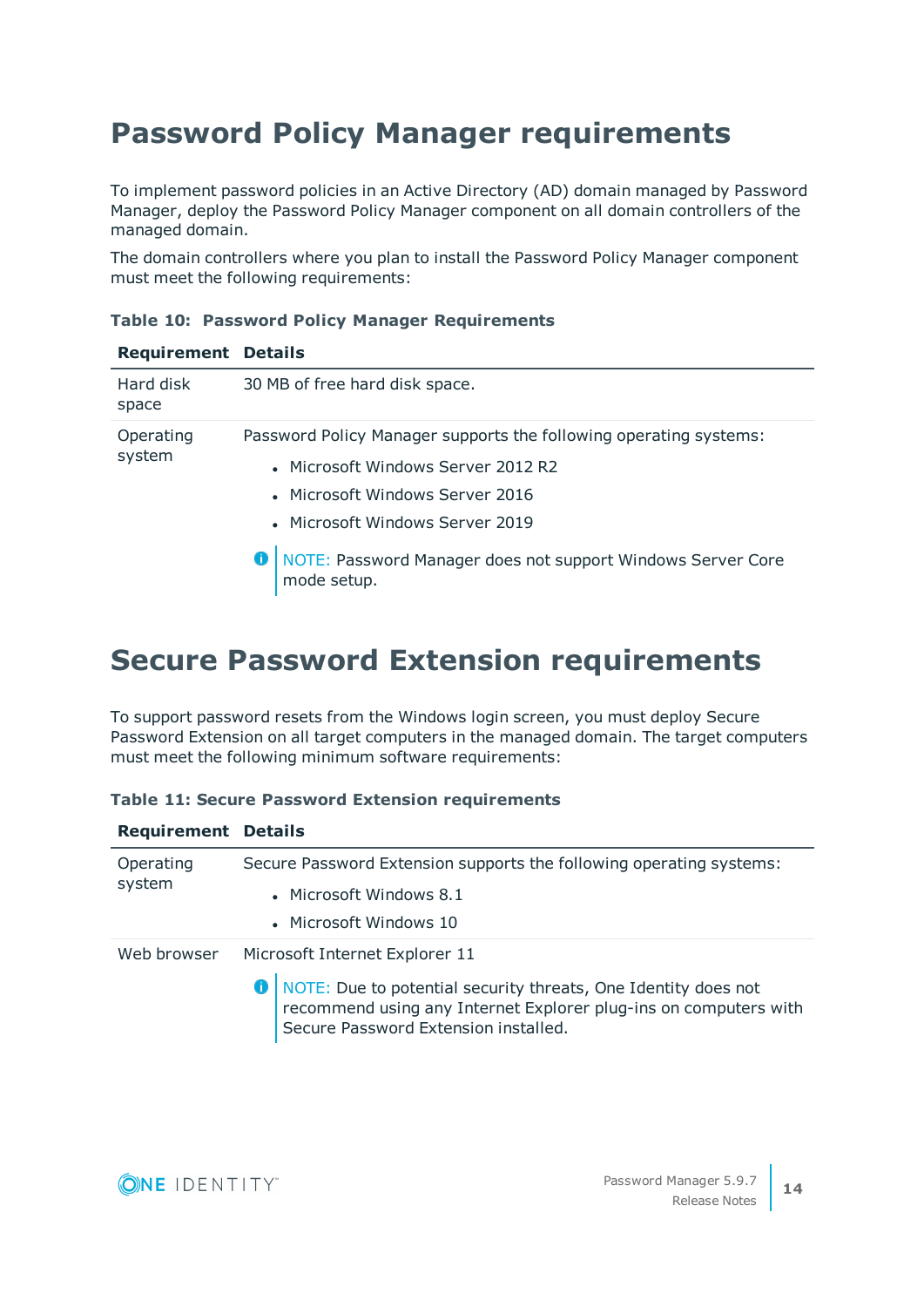# **Offline Password Reset requirements**

To allow users to reset their forgotten passwords when they are not connected to the corporate network (making their domain unavailable), deploy the Offline Password Reset component on all target computers in the managed domain.

**O** NOTE: Users can reset their passwords offline only if the Offline Password Reset component has been already installed prior to their scheduled password reset time.

The target computers must meet the following minimum software requirements:

|  |  |  |  |  | <b>Table 12: Offline Password Reset requirements</b> |
|--|--|--|--|--|------------------------------------------------------|
|--|--|--|--|--|------------------------------------------------------|

| <b>Requirement Details</b> |                                                                                   |
|----------------------------|-----------------------------------------------------------------------------------|
| Operating<br>system        | The Offline Password Reset component supports the following operating<br>systems: |
|                            | • Microsoft Windows 8.1                                                           |

- **Microsoft Windows 10**
- **O** NOTE: Password Manager does not support Windows Server Core mode setup.

# **Password Manager Reports requirements**

To configure and use Password Manager reports, you must:

- 1. Install an SQL server in your environment.
- 2. Configure reporting settings on the Password Manager Administration Site. For more information, see *Reporting* in *Password Manager 5.9.7 Administration Guide* or *Password Manager 5.9.7 Administration Guide (AD LDS Edition)*.

The report definitions included with Password Manager support all features of the SQL server versions listed in this section. All supported Microsoft SQL Server Reporting Services in Password Manager support SSL connection.

## **Table 13: Password Manager Reports requirements**

#### **Requirement Details**

| <b>SQL Server</b> | The following SQL Server versions are supported: |  |
|-------------------|--------------------------------------------------|--|
|                   | • Microsoft SQL Server 2012 R2                   |  |
|                   | • Microsoft SQL Server 2014                      |  |
|                   | • Microsoft SQL Server 2016                      |  |
|                   | • Microsoft SQL Server 2017                      |  |
|                   |                                                  |  |

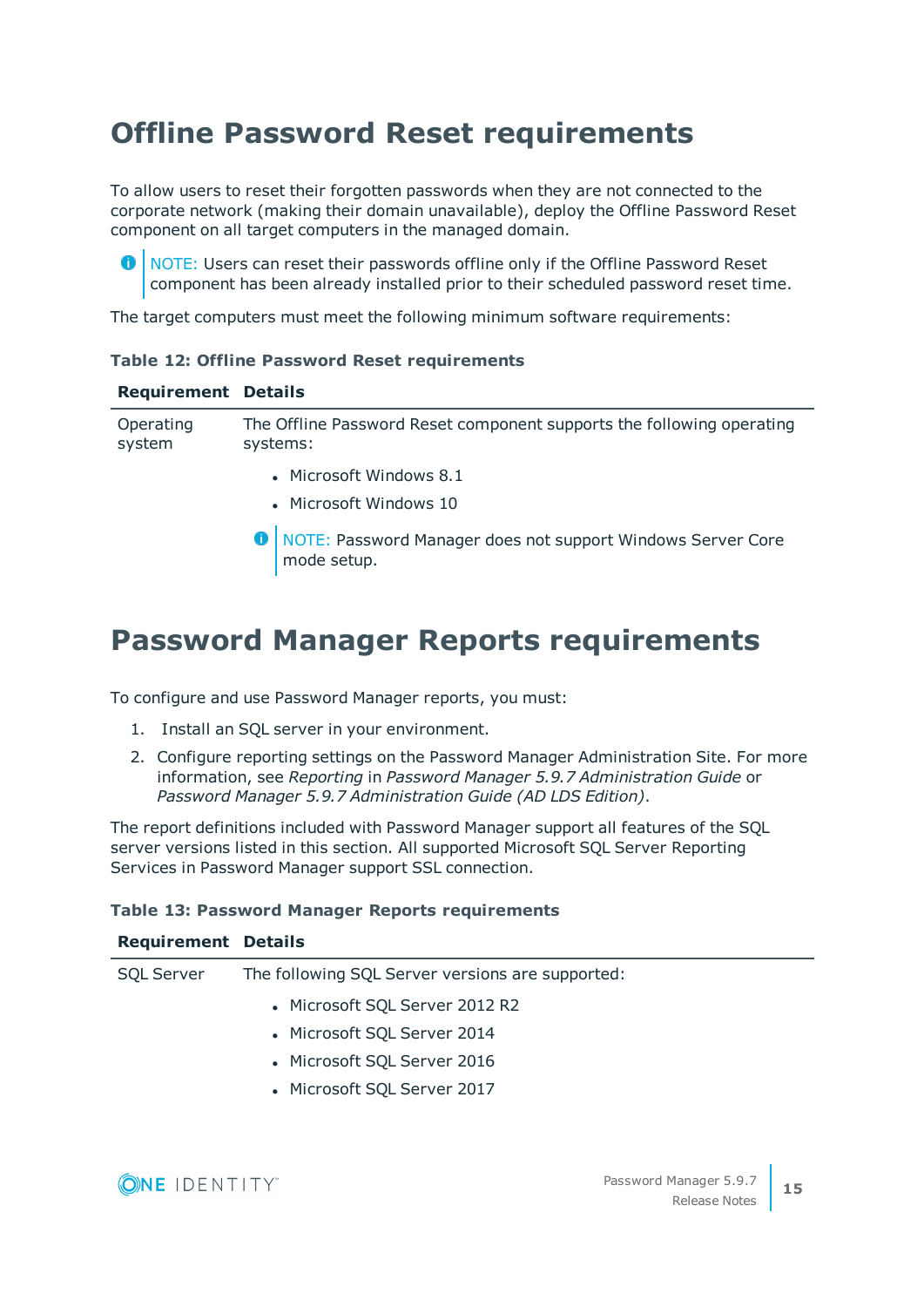# **Accessing External URLs**

To enable Password Manager to download images:

- The machine where Password Manager is installed must have an active Internet access.
- The following Password Manager sites require access to the following external URLs.

#### **Table 14: External URLs accessed by Password Manager**

| <b>Site</b>                   | <b>External URL</b>                                                           |
|-------------------------------|-------------------------------------------------------------------------------|
| User Site                     | Google api.js                                                                 |
| can access the following URL: | If Password Manager is used with Starling, make sure that the following sites |
| <b>Administration Site</b>    | 2faclient.cloud.oneidentity.com                                               |
| Self-Service Site             | 2faclient.cloud.oneidentity.com                                               |
| <b>Helpdesk Site</b>          | 2faclient.cloud.oneidentity.com                                               |

# <span id="page-15-0"></span>**Upgrade and installation instructions**

For more information on how to install or upgrade One Identity Password Manager, see the following resources:

<sup>l</sup> For more information on the upgrade procedure, see *Upgrading Password Manager* in the *Password Manager 5.9.7 Administration Guide* or the *Password Manager 5.9.7 Administration Guide (AD LDS Edition)* documents.

You can upgrade to Password Manager 5.9.7 from version 5.8.2 or later.

• For more information on how to install and configure Password Manager, see *Installing Password Manager* in the *Password Manager 5.9.7 Administration Guide*, *Password Manager 5.9.7 Administration Guide (AD LDS Edition)*, or the *Password Manager 5.9.7 Quick Start Guide* documents.

# <span id="page-15-1"></span>**Product licensing**

One Identity Password Manager requires a license key for operation. For more information on license management, see *Licensing* in the *Password Manager 5.9.7 Administrator Guide* or the *Password Manager 5.9.7 Administrator Guide (AD LDS Edition)* documents.

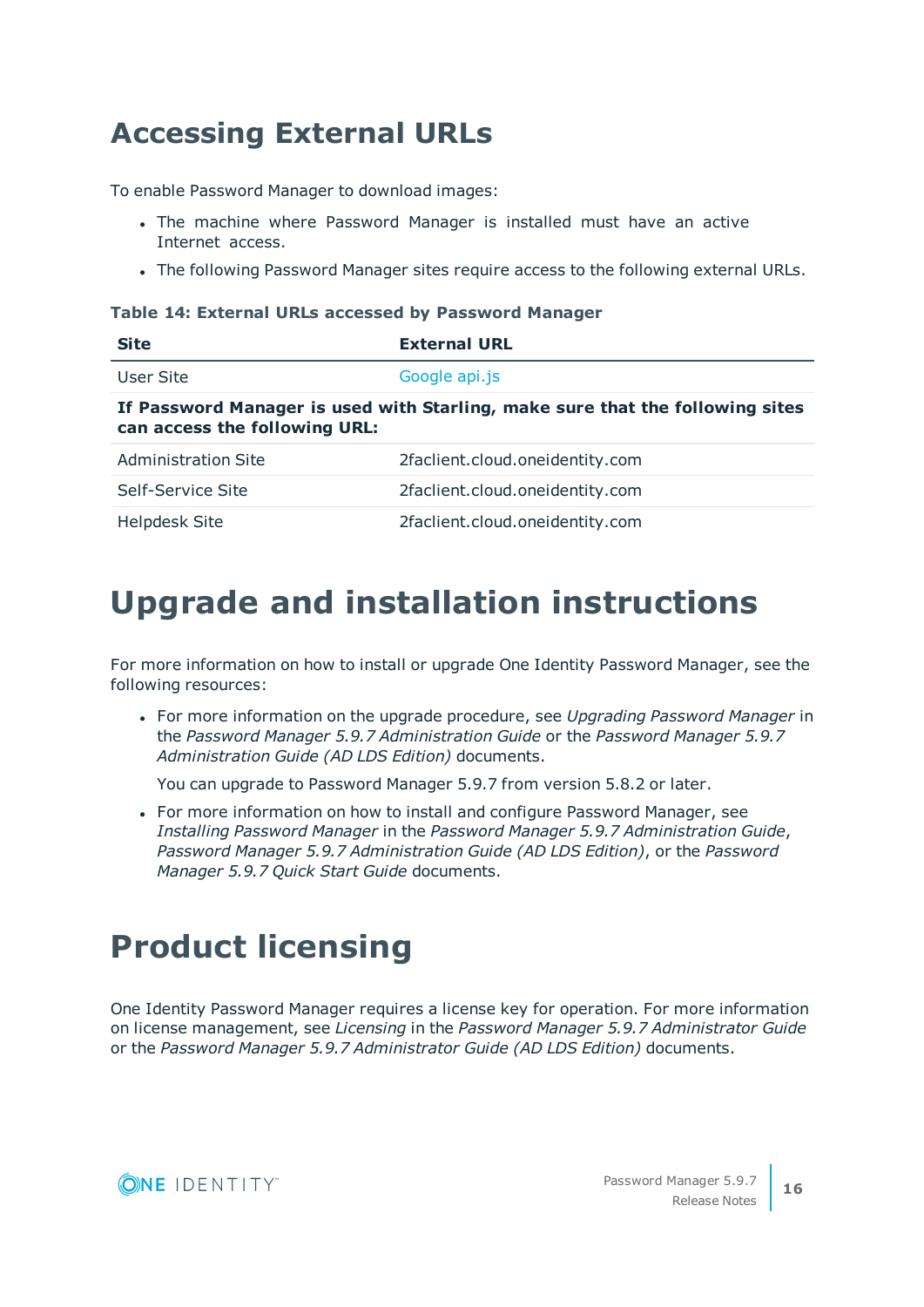# <span id="page-16-0"></span>**Globalization**

This section contains information about installing and operating this product in non-English configurations, such as those needed by customers outside of North America. This section does not replace the materials about supported platforms and configurations found elsewhere in the product documentation.

This release is Unicode-enabled and supports any character set. It supports simultaneous operation with multilingual data. This release is targeted to support operations in the following regions: North America, Western Europe and Latin America, Central and Eastern Europe, Far-East Asia, Japan.

The release is localized to the following languages: Chinese (Simplified), Chinese (Traditional), Czech, Danish, Dutch, French, German, Italian, Japanese, Korean, Polish, Portuguese (Brazil), Portuguese (Portugal), Russian, Spanish, Swedish.

The Password Manager Self-Service site is not localized in any language other than English.

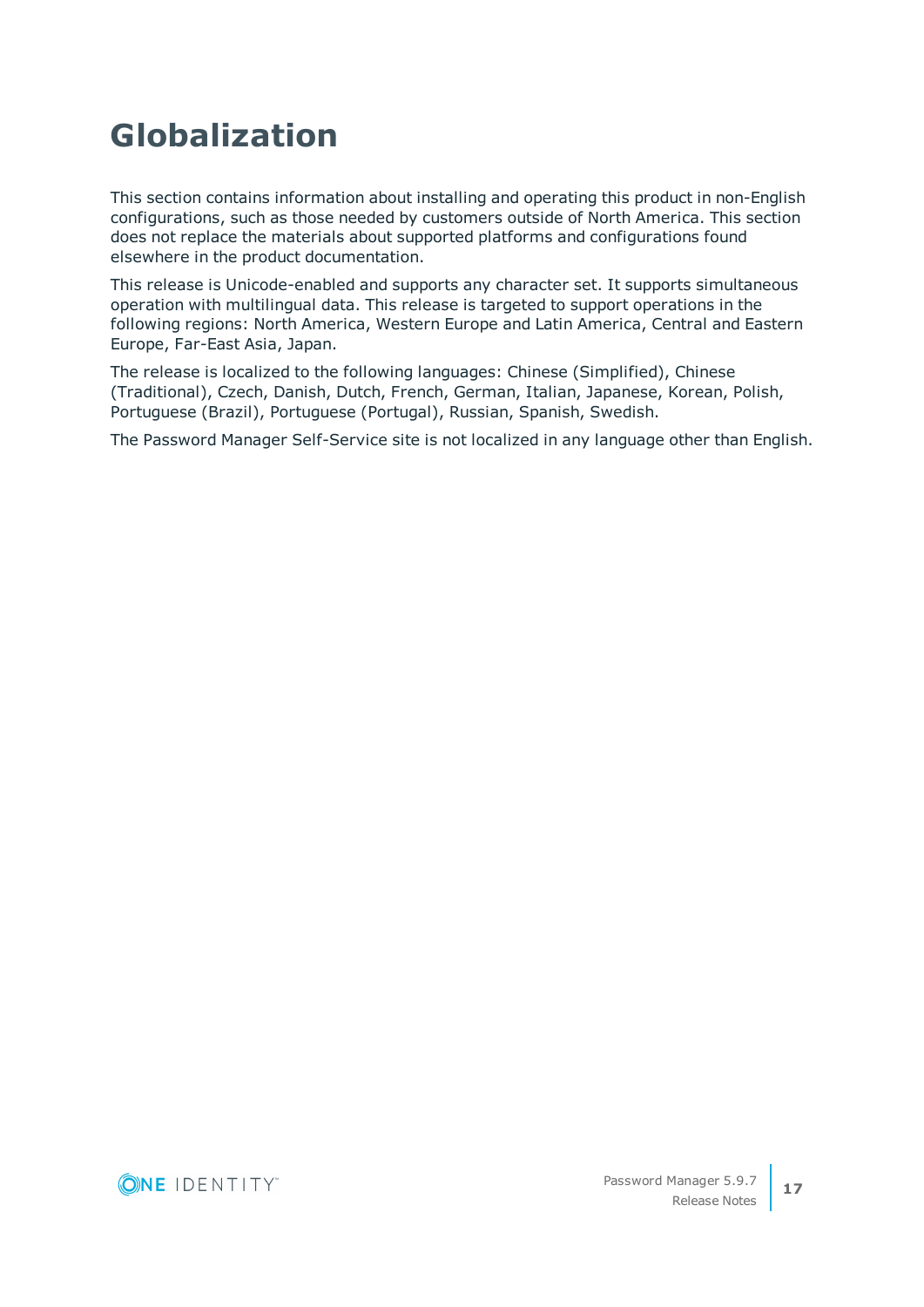# **About us**

One Identity solutions eliminate the complexities and time-consuming processes often required to govern identities, manage privileged accounts and control access. Our solutions enhance business agility while addressing your IAM challenges with on-premises, cloud and hybrid environments.

# **Contacting us**

For sales or other inquiries, visit <https://www.oneidentity.com/company/contact-us.aspx>.

# **Technical support resources**

Technical support is available to One Identity customers with a valid maintenance contract and customers who have trial versions. You can access the Support Portal at [https://support.oneidentity.com/.](https://support.oneidentity.com/)

The Support Portal provides self-help tools you can use to solve problems quickly and independently, 24 hours a day, 365 days a year. The Support Portal enables you to:

- Submit and manage a Service Request
- View Knowledge Base articles
- Sign up for product notifications
- Download software and technical documentation
- View how-to-videos at [www.YouTube.com/OneIdentity](http://www.youtube.com/OneIdentity)
- Engage in community discussions
- Chat with support engineers online
- View services to assist you with your product

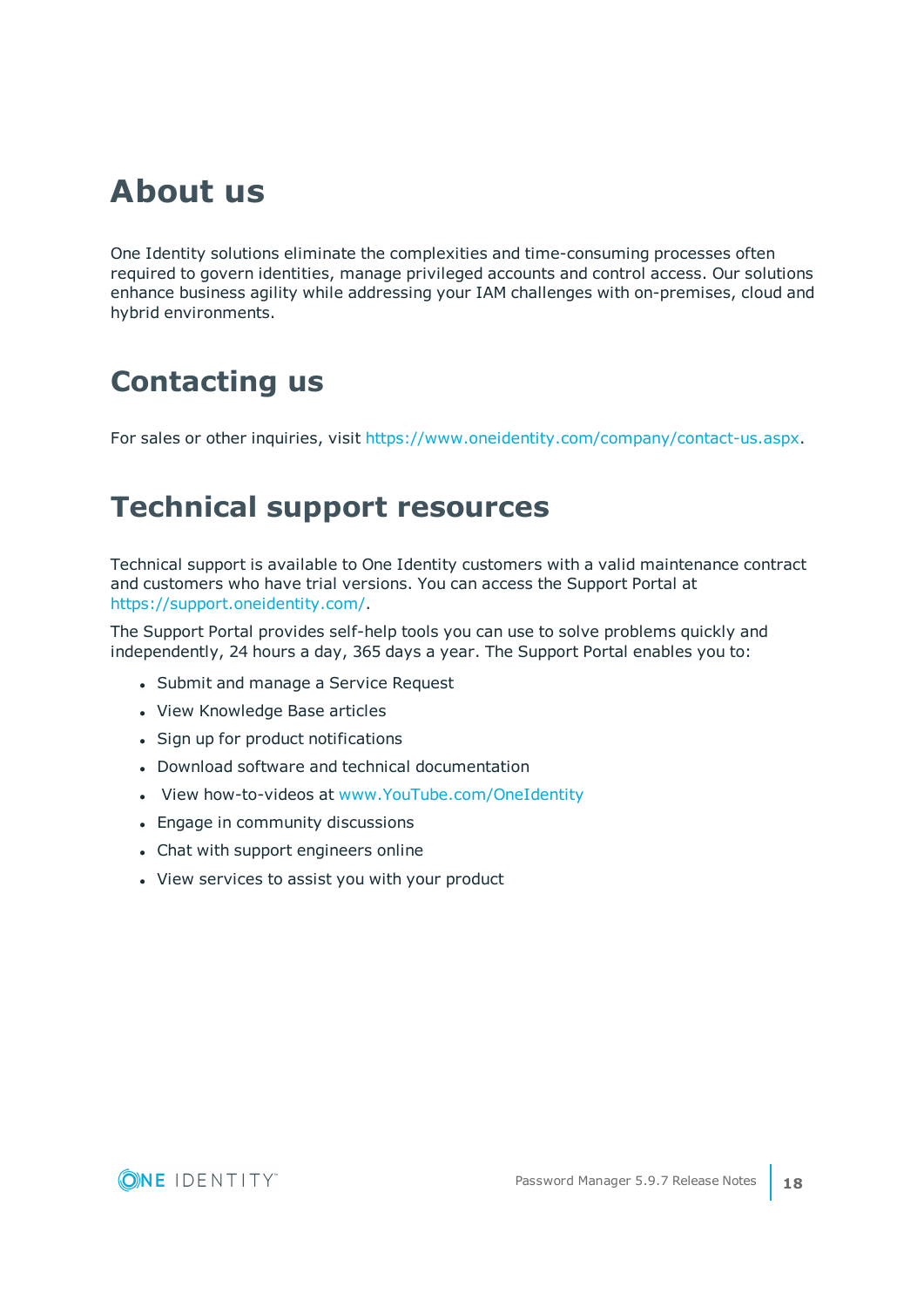#### **Copyright 2022 One Identity LLC.**

#### **ALL RIGHTS RESERVED.**

This guide contains proprietary information protected by copyright. The software described in this guide is furnished under a software license or nondisclosure agreement. This software may be used or copied only in accordance with the terms of the applicable agreement. No part of this guide may be reproduced or transmitted in any form or by any means, electronic or mechanical, including photocopying and recording for any purpose other than the purchaser's personal use without the written permission of One Identity LLC .

The information in this document is provided in connection with One Identity products. No license, express or implied, by estoppel or otherwise, to any intellectual property right is granted by this document or in connection with the sale of One Identity LLC products. EXCEPT AS SET FORTH IN THE TERMS AND CONDITIONS AS SPECIFIED IN THE LICENSE AGREEMENT FOR THIS PRODUCT, ONE IDENTITY ASSUMES NO LIABILITY WHATSOEVER AND DISCLAIMS ANY EXPRESS, IMPLIED OR STATUTORY WARRANTY RELATING TO ITS PRODUCTS INCLUDING, BUT NOT LIMITED TO, THE IMPLIED WARRANTY OF MERCHANTABILITY, FITNESS FOR A PARTICULAR PURPOSE, OR NON-INFRINGEMENT. IN NO EVENT SHALL ONE IDENTITY BE LIABLE FOR ANY DIRECT, INDIRECT, CONSEQUENTIAL, PUNITIVE, SPECIAL OR INCIDENTAL DAMAGES (INCLUDING, WITHOUT LIMITATION, DAMAGES FOR LOSS OF PROFITS, BUSINESS INTERRUPTION OR LOSS OF INFORMATION) ARISING OUT OF THE USE OR INABILITY TO USE THIS DOCUMENT, EVEN IF ONE IDENTITY HAS BEEN ADVISED OF THE POSSIBILITY OF SUCH DAMAGES. One Identity makes no representations or warranties with respect to the accuracy or completeness of the contents of this document and reserves the right to make changes to specifications and product descriptions at any time without notice. One Identity does not make any commitment to update the information contained in this document.

If you have any questions regarding your potential use of this material, contact:

One Identity LLC. Attn: LEGAL Dept 4 Polaris Way Aliso Viejo, CA 92656

Refer to our Web site [\(http://www.OneIdentity.com](http://www.oneidentity.com/)) for regional and international office information.

#### **Patents**

One Identity is proud of our advanced technology. Patents and pending patents may apply to this product. For the most current information about applicable patents for this product, please visit our website at [http://www.OneIdentity.com/legal/patents.aspx.](http://www.oneidentity.com/legal/patents.aspx)

#### **Trademarks**

One Identity and the One Identity logo are trademarks and registered trademarks of One Identity LLC. in the U.S.A. and other countries. For a complete list of One Identity trademarks, please visit our website at [www.OneIdentity.com/legal.](http://www.oneidentity.com/legal) All other trademarks are the property of their respective owners.

#### **Legend**

**WARNING: A WARNING icon indicates a potential for property damage, personal injury, or death.**

**CAUTION: A CAUTION icon indicates potential damage to hardware or loss of data if instructions are not followed.**

IMPORTANT, NOTE, TIP, MOBILE, or VIDEO: An information icon indicates supporting A information.

Password Manager Release Notes Updated - March 2022 Version - 5.9.7

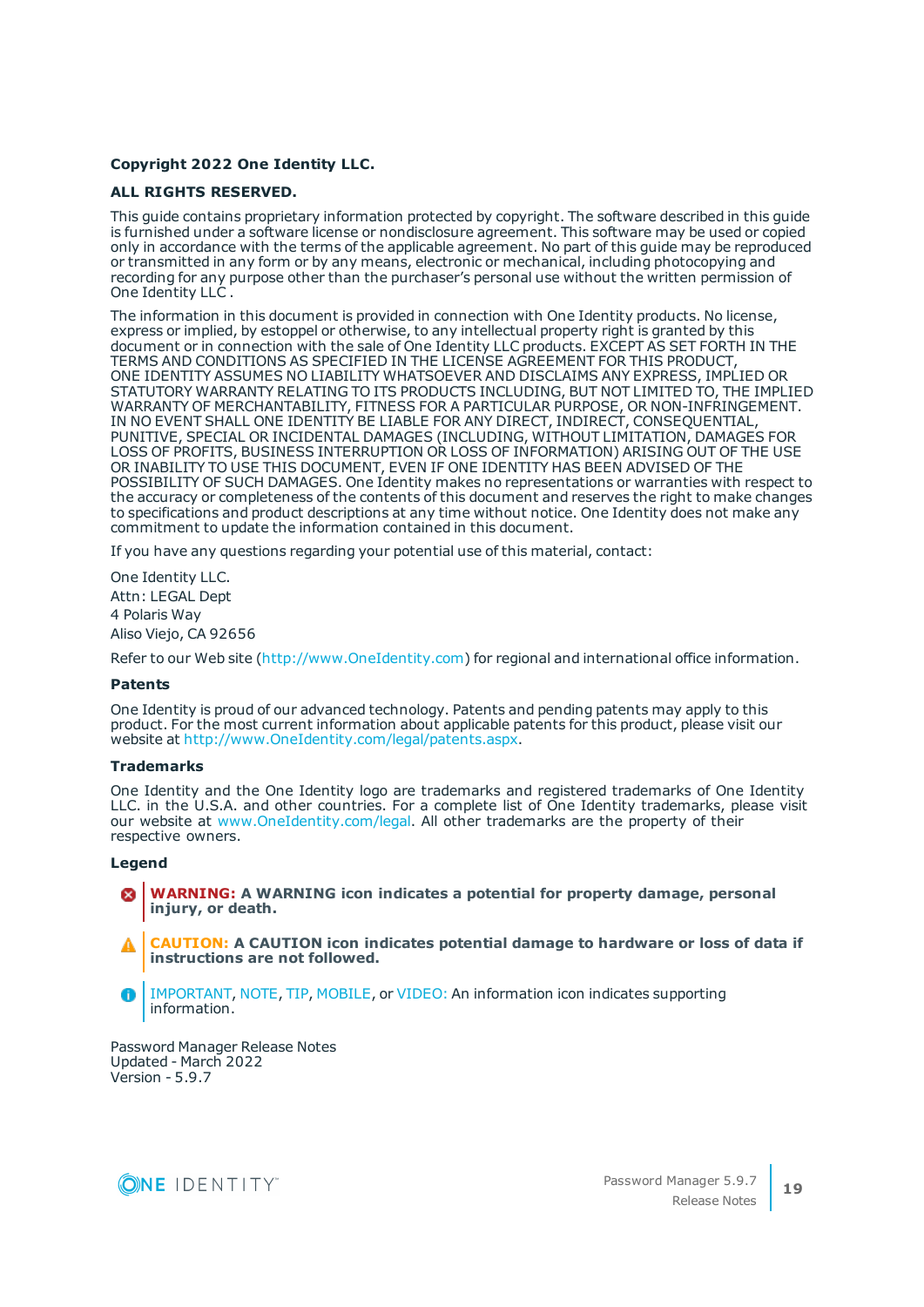# **Third-party contributions**

This product contains the following third-party components. For the applicable licenses, see [Licenses.](#page-24-0)

Copies of component licenses may be found at [https://www.oneidentity.com/legal/license](https://www.oneidentity.com/legal/license-agreements.aspx)[agreements.aspx.](https://www.oneidentity.com/legal/license-agreements.aspx)

Source code for components marked with an asterisk (\*) is available at [http://opensource.quest.com.](https://opensource.quest.com/)

| <b>Component</b>    | <b>License of Acknowledgement</b>                                                                                                         |
|---------------------|-------------------------------------------------------------------------------------------------------------------------------------------|
| adal-angular 4.0.12 | Use of this component is subject to Apache<br>License v2.0, January 2004. For the full text of the<br>license agreement, see:             |
|                     | https://www.apache.org/licenses/LICENSE-2.0                                                                                               |
| Billboard 1.9.3     | Use of this component is subject to the MIT<br>license of the Open Source Initiative. For the full<br>text of the license agreement, see: |
|                     | https://opensource.org/licenses/mit-license.php                                                                                           |
| DotNetZip 1.9.1.8   | Copyright © 2000,2001,2002,2003 ymnk, JCraft,<br>Inc.                                                                                     |
|                     | Use of this component is subject to the Microsoft<br>Permissive License (Ms-PL). For the full text of<br>the license agreement, see:      |
|                     | https://opensource.org/licenses/MS-PL                                                                                                     |
| hammerjs 2.0.8      | Copyright © 2011-2017 by Jorik Tangelder (Eight<br>Media).                                                                                |
|                     | The above copyright notice and this permission<br>notice shall be included in all copies or substantial<br>portions of the Software.      |
|                     | Use of this component is subject to the MIT<br>license of the Open Source Initiative. For the full<br>text of the license agreement, see: |
|                     | https://opensource.org/licenses/mit-license.php                                                                                           |
| JQuery Form 3.14    | Copyright © 2017 jquery-form.                                                                                                             |
|                     | The above copyright notice and this permission<br>notice shall be included in all copies or substantial<br>portions of the Software.      |
|                     | This project is dual-licensed under the LGPLv2.1<br>(or later) or MIT licenses:                                                           |

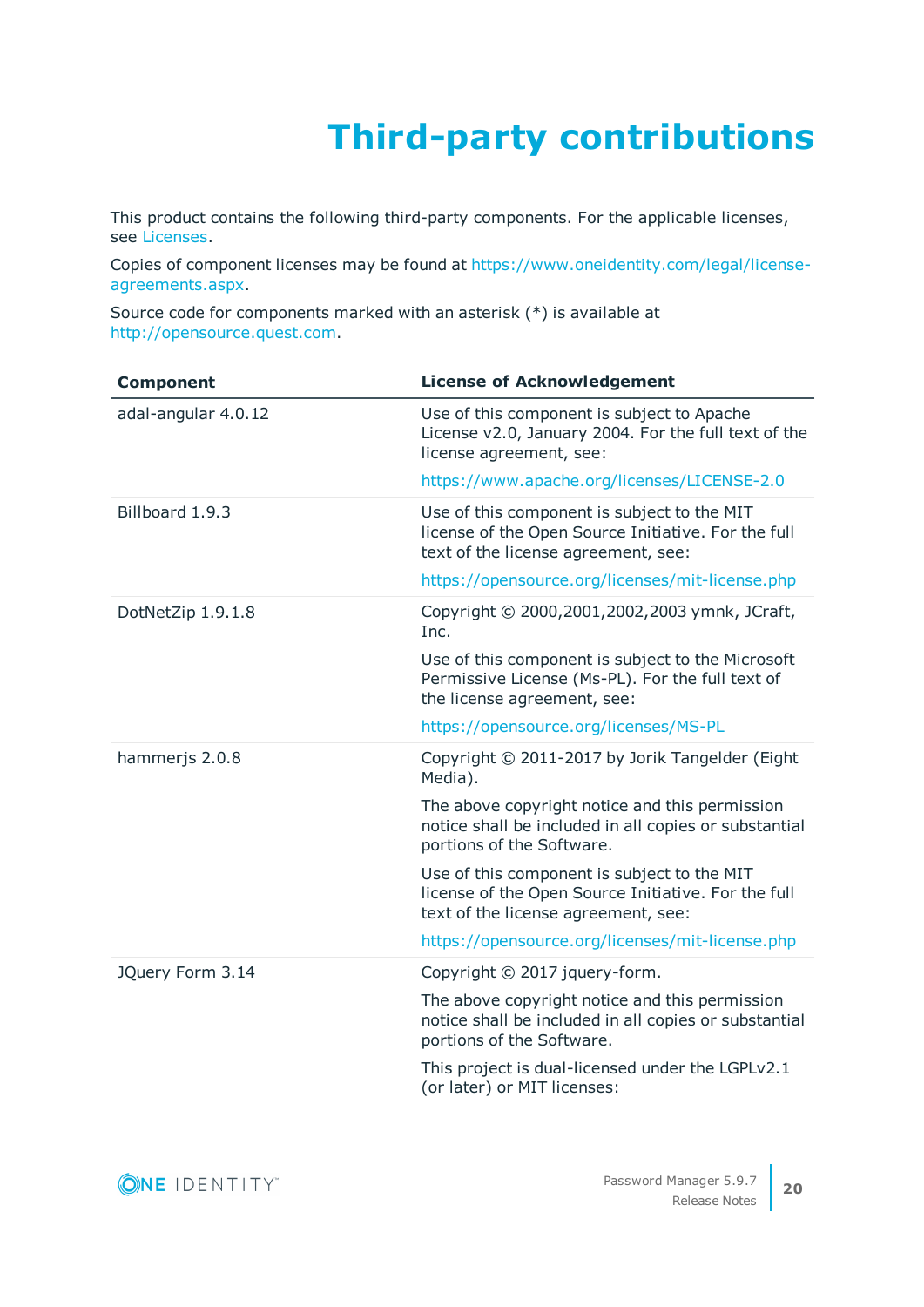| <b>Component</b>         | <b>License of Acknowledgement</b>                                                                                                         |
|--------------------------|-------------------------------------------------------------------------------------------------------------------------------------------|
|                          | • GNU Lesser General Public License v2.1<br>$\blacksquare$ MIT                                                                            |
| JQuery Library 3.3.1     | Copyright © 2015 The jQuery Foundation.                                                                                                   |
|                          | The above copyright notice and this permission<br>notice shall be included in all copies or substantial<br>portions of the Software.      |
|                          | Use of this component is subject to the MIT<br>license of the Open Source Initiative. For the full<br>text of the license agreement, see: |
|                          | https://opensource.org/licenses/mit-license.php                                                                                           |
| jQuery miniColors 1.0    | Copyright © 2011 Cory LaViska for A Beautiful<br>Site, LLC. (http://abeautifulsite.net/)                                                  |
|                          | This component is dual-licensed under the MIT or<br><b>GPL Version 2 licenses:</b>                                                        |
|                          | • GNU General Public License v2                                                                                                           |
|                          | $\blacksquare$ MIT                                                                                                                        |
| JQuery UI 1.12.1*        | Copyright © 2007, 2014 jQuery Foundation and<br>other contributors:                                                                       |
|                          | https://jquery.org/                                                                                                                       |
|                          | Use of this component is subject to the MIT<br>license of the Open Source Initiative. For the full<br>text of the license agreement, see: |
|                          | https://opensource.org/licenses/mit-license.php                                                                                           |
| jQuery Validation 1.15.1 | Use of this component is subject to the MIT<br>license of the Open Source Initiative. For the full<br>text of the license agreement, see: |
|                          | https://opensource.org/licenses/mit-license.php                                                                                           |
| JSON.NET 11.0.2          | Copyright © 2007 James Newton-King:                                                                                                       |
|                          | https://www.newtonsoft.com/json                                                                                                           |
|                          | The above copyright notice and this permission<br>notice shall be included in all copies or substantial<br>portions of the Software.      |
|                          | Use of this component is subject to the MIT<br>license of the Open Source Initiative. For the full<br>text of the license agreement, see: |
|                          | https://opensource.org/licenses/mit-license.php                                                                                           |
| Knockout JS 3.4.2        | Use of this component is subject to the MIT                                                                                               |

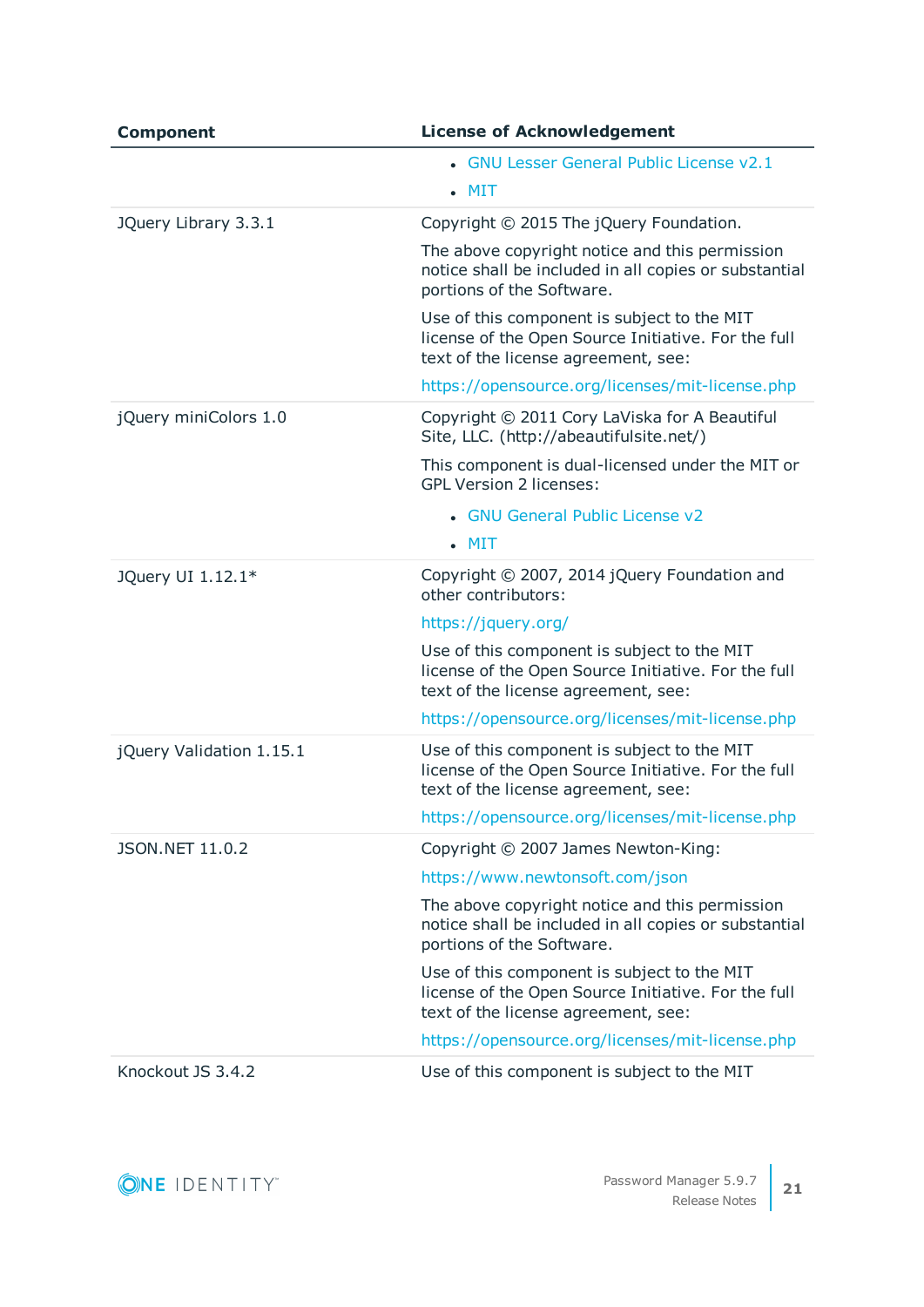| <b>Component</b>                                   | <b>License of Acknowledgement</b>                                                                                                                                    |
|----------------------------------------------------|----------------------------------------------------------------------------------------------------------------------------------------------------------------------|
|                                                    | license of the Open Source Initiative. For the full<br>text of the license agreement, see:                                                                           |
|                                                    | https://opensource.org/licenses/mit-license.php                                                                                                                      |
| lodash 4.17.15                                     | Copyright © JS Foundation and other<br>contributors.                                                                                                                 |
|                                                    | https://openjsf.org/                                                                                                                                                 |
|                                                    | Based on Underscore.js. Copyright © Jeremy<br>Ashkenas.                                                                                                              |
|                                                    | The above copyright notice and this permission<br>notice shall be included in all copies or substantial<br>portions of the Software.                                 |
|                                                    | Copyright and related rights for sample code are<br>waived via CC0. Sample code is defined as all<br>source code displayed within the prose of the<br>documentation. |
|                                                    | Use of this component is subject to the MIT<br>license of the Open Source Initiative. For the full<br>text of the license agreement, see:                            |
|                                                    | https://opensource.org/licenses/mit-license.php                                                                                                                      |
| Lucene.Net 3.0.3                                   | Copyright © 2019 The Apache Software<br>Foundation.                                                                                                                  |
|                                                    | Use of this component is subject to Apache<br>License v2.0, January 2004. For the full text of the<br>license agreement, see:                                        |
|                                                    | https://www.apache.org/licenses/LICENSE-2.0                                                                                                                          |
| Microsoft .Net Framework 4.7.2                     | Copyright © Microsoft Corporation.                                                                                                                                   |
|                                                    | Use of this component is subject to the Microsoft<br>Software License Terms. For the full text of the<br>license agreement, see:                                     |
|                                                    | https://www.microsoft.com/web/webpi/eula/net_<br>library_eula_enu.htm                                                                                                |
| Microsoft Visual C++ 2010<br>Redistributables 2010 | Copyright © Microsoft Corporation.                                                                                                                                   |
|                                                    | Use of this component is subject to the Microsoft<br>Visual C++ 2010 Runtime Libraries Distributable<br>Code Agreement. For more information, see:                   |
|                                                    | https://www.microsoft.com/licensing/docs                                                                                                                             |
| Microsoft Visual C++ 2017<br>Redistributables 2017 | Copyright © Microsoft Corporation.                                                                                                                                   |
|                                                    | Use of this component is subject to the Microsoft                                                                                                                    |

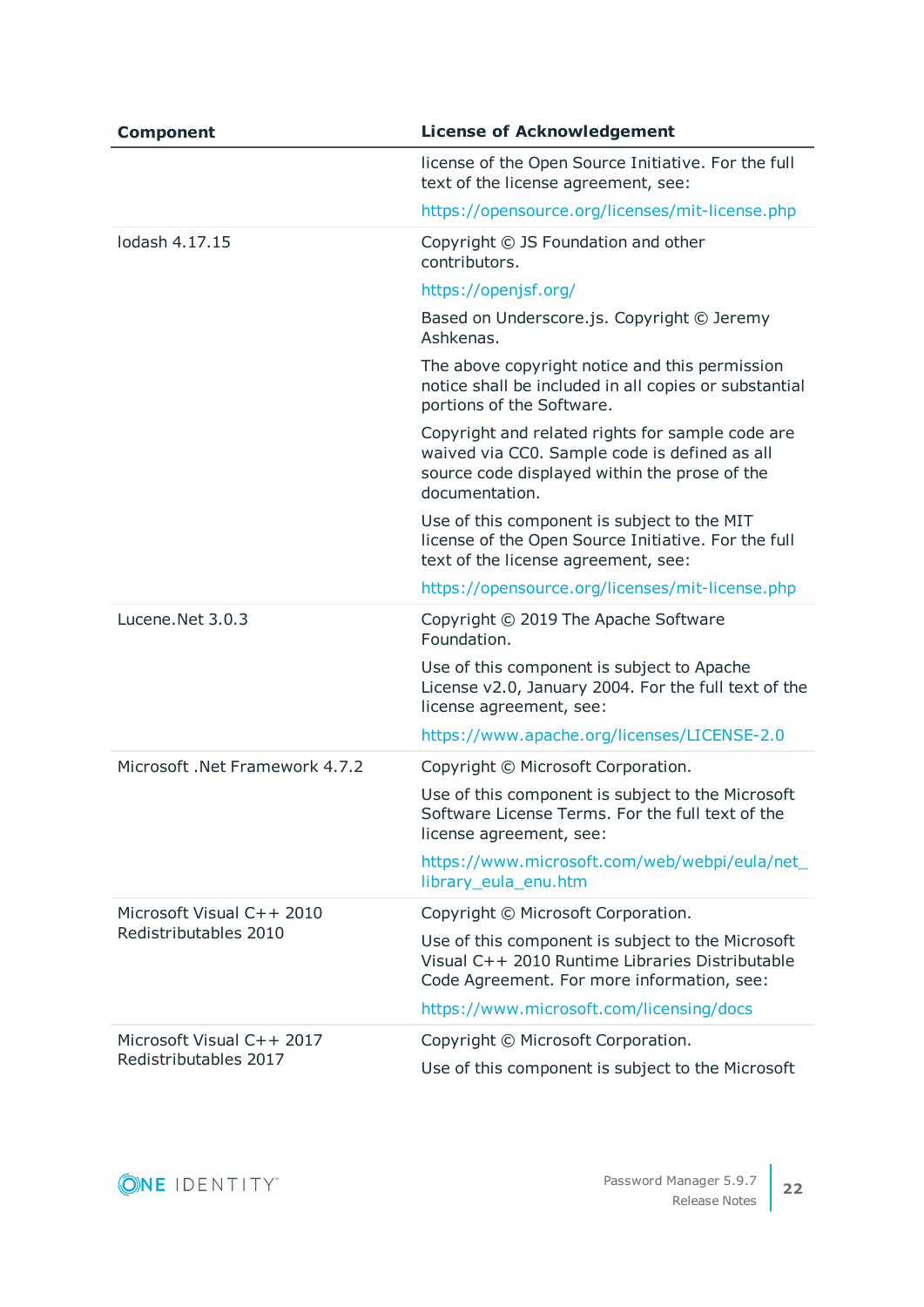| <b>Component</b>         | <b>License of Acknowledgement</b>                                                                                                         |
|--------------------------|-------------------------------------------------------------------------------------------------------------------------------------------|
|                          | Visual C++ 2017 Runtime Libraries Distributable<br>Code Agreement. For more information, see:                                             |
|                          | https://www.microsoft.com/licensing/docs                                                                                                  |
| Modernizr 2.6.2          | Use of this component is subject to the MIT<br>license of the Open Source Initiative. For the full<br>text of the license agreement, see: |
|                          | https://opensource.org/licenses/mit-license.php                                                                                           |
| Moment.js 2.22.2         | Copyright © JS Foundation and other contributors                                                                                          |
|                          | Use of this component is subject to the MIT<br>license of the Open Source Initiative. For the full<br>text of the license agreement, see: |
|                          | https://opensource.org/licenses/mit-license.php                                                                                           |
| Ng-recaptcha 4.2.1       | Use of this component is subject to the MIT<br>license of the Open Source Initiative. For the full<br>text of the license agreement, see: |
|                          | https://opensource.org/licenses/mit-license.php                                                                                           |
| Ngx-cookie-service 2.1.0 | Use of this component is subject to the MIT<br>license of the Open Source Initiative. For the full<br>text of the license agreement, see: |
|                          | https://opensource.org/licenses/mit-license.php                                                                                           |
| ngx-translate 10.0.2     | Copyright © 2016 Olivier Combe.                                                                                                           |
|                          | Use of this component is subject to the MIT<br>license of the Open Source Initiative. For the full<br>text of the license agreement, see: |
|                          | https://opensource.org/licenses/mit-license.php                                                                                           |
| NicEdit 0.9              | Copyright © 2007-2008 Brian Kirchoff.                                                                                                     |
|                          | Use of this component is subject to the MIT<br>license of the Open Source Initiative. For the full<br>text of the license agreement, see: |
|                          | https://opensource.org/licenses/mit-license.php                                                                                           |
| Radius-Net 2.0           | Copyright © 2007 Free Software Foundation.                                                                                                |
|                          | Use of this component is subject to the LGPLv3<br>license. For the full text of the license agreement,<br>see:                            |
|                          | https://www.gnu.org/licenses/lgpl-3.0.en.html                                                                                             |
| Underscore.js 1.4.4      | Copyright © 2009-2013 Jeremy Ashkenas, Julian<br>Gonggrijp, and DocumentCloud and Investigative                                           |

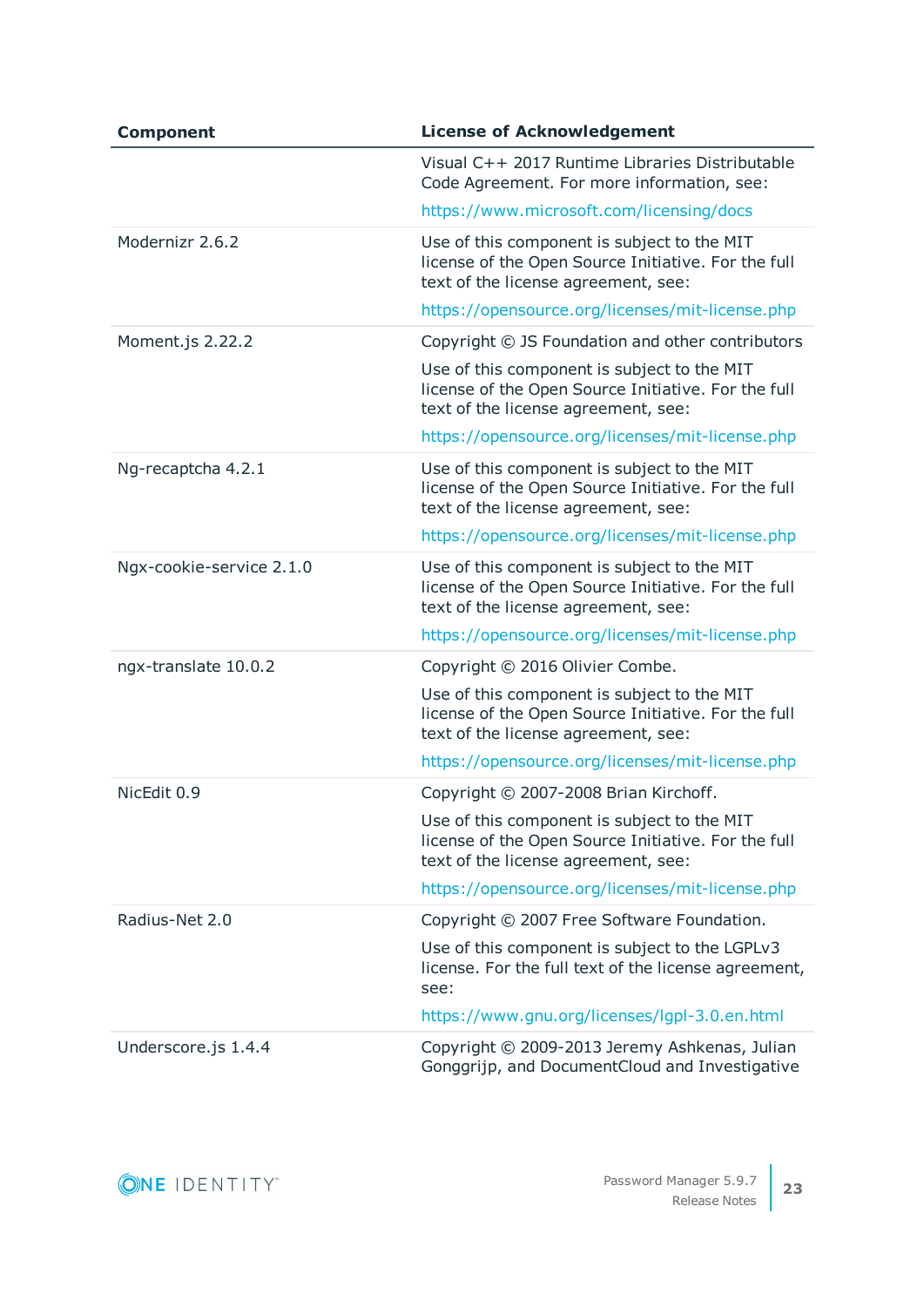| <b>Component</b>                           | <b>License of Acknowledgement</b>                                                                                                         |
|--------------------------------------------|-------------------------------------------------------------------------------------------------------------------------------------------|
|                                            | Reporters & Editors.                                                                                                                      |
|                                            | Use of this component is subject to the MIT<br>license of the Open Source Initiative. For the full<br>text of the license agreement, see: |
|                                            | https://opensource.org/licenses/mit-license.php                                                                                           |
| Unity Container 5.10.0                     | Copyright © 2018 Unity Container Project.                                                                                                 |
|                                            | Use of this component is subject to Apache<br>License v2.0, January 2004. For the full text of the<br>license agreement, see:             |
|                                            | https://www.apache.org/licenses/LICENSE-2.0                                                                                               |
| Unity. Abstractions 4.1.1                  | Copyright © 2018 Unity Container Project.                                                                                                 |
|                                            | Use of this component is subject to Apache<br>License v2.0, January 2004. For the full text of the<br>license agreement, see:             |
|                                            | https://www.apache.org/licenses/LICENSE-2.0                                                                                               |
| Unity.Configuration 5.10.0                 | Copyright © 2018 Unity Container Project.                                                                                                 |
|                                            | Use of this component is subject to Apache<br>License v2.0, January 2004. For the full text of the<br>license agreement, see:             |
|                                            | https://www.apache.org/licenses/LICENSE-2.0                                                                                               |
| Unity.Interception 5.10.0                  | Copyright © 2018 Unity Container Project.                                                                                                 |
|                                            | Use of this component is subject to Apache<br>License v2.0, January 2004. For the full text of the<br>license agreement, see:             |
|                                            | https://www.apache.org/licenses/LICENSE-2.0                                                                                               |
| Unity.Interception.Configuration<br>5.10.0 | Copyright © 2018 Unity Container Project.                                                                                                 |
|                                            | Use of this component is subject to Apache<br>License v2.0, January 2004. For the full text of the<br>license agreement, see:             |
|                                            | https://www.apache.org/licenses/LICENSE-2.0                                                                                               |

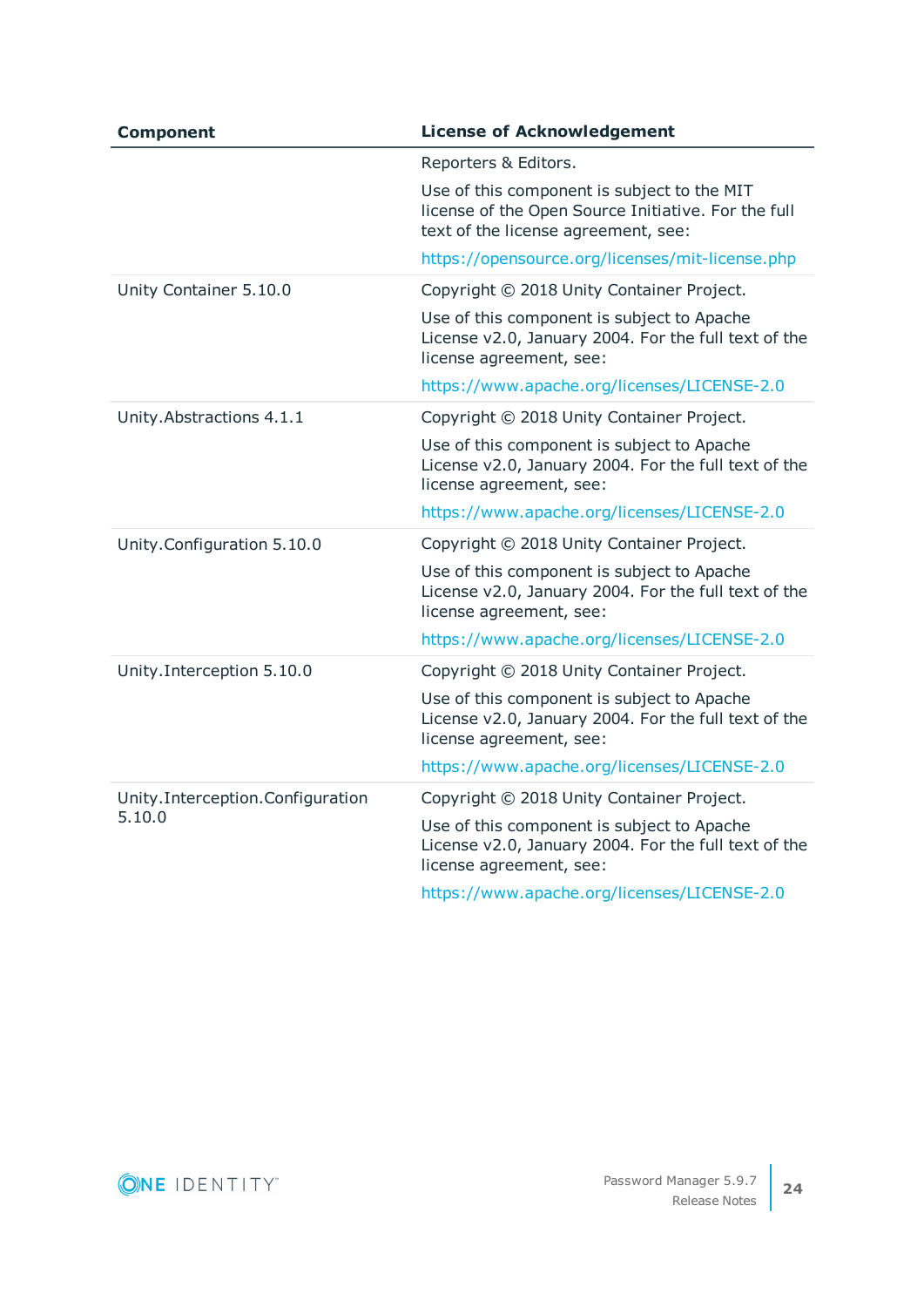# **Licenses**

<span id="page-24-0"></span>This section lists all licenses governing the third-party components used by Password Manager.

# **Apache 2.0**

## **Apache License**

### **Version 2.0, January 2004**

<http://www.apache.org/licenses/>

## **TERMS AND CONDITIONS FOR USE, REPRODUCTION, AND DISTRIBUTION**

#### **1. Definitions.**

"License" shall mean the terms and conditions for use, reproduction, and distribution as defined by Sections 1 through 9 of this document.

"Licensor" shall mean the copyright owner or entity authorized by the copyright owner that is granting the License.

"Legal Entity" shall mean the union of the acting entity and all other entities that control, are controlled by, or are under common control with that entity. For the purposes of this definition, "control" means (i) the power, direct or indirect, to cause the direction or management of such entity, whether by contract or otherwise, or (ii) ownership of fifty percent (50%) or more of the outstanding shares, or (iii) beneficial ownership of such entity.

"You" (or "Your") shall mean an individual or Legal Entity exercising permissions granted by this License.

"Source" form shall mean the preferred form for making modifications, including but not limited to software source code, documentation

source, and configuration files.

"Object" form shall mean any form resulting from mechanical transformation or translation of a Source form, including but not limited to compiled object code, generated documentation, and conversions to other media types.

"Work" shall mean the work of authorship, whether in Source or Object form, made available under the License, as indicated by a

copyright notice that is included in or attached to the work (an example is provided in the Appendix below).

"Derivative Works" shall mean any work, whether in Source or Object form, that is based on (or derived from) the Work and for which the

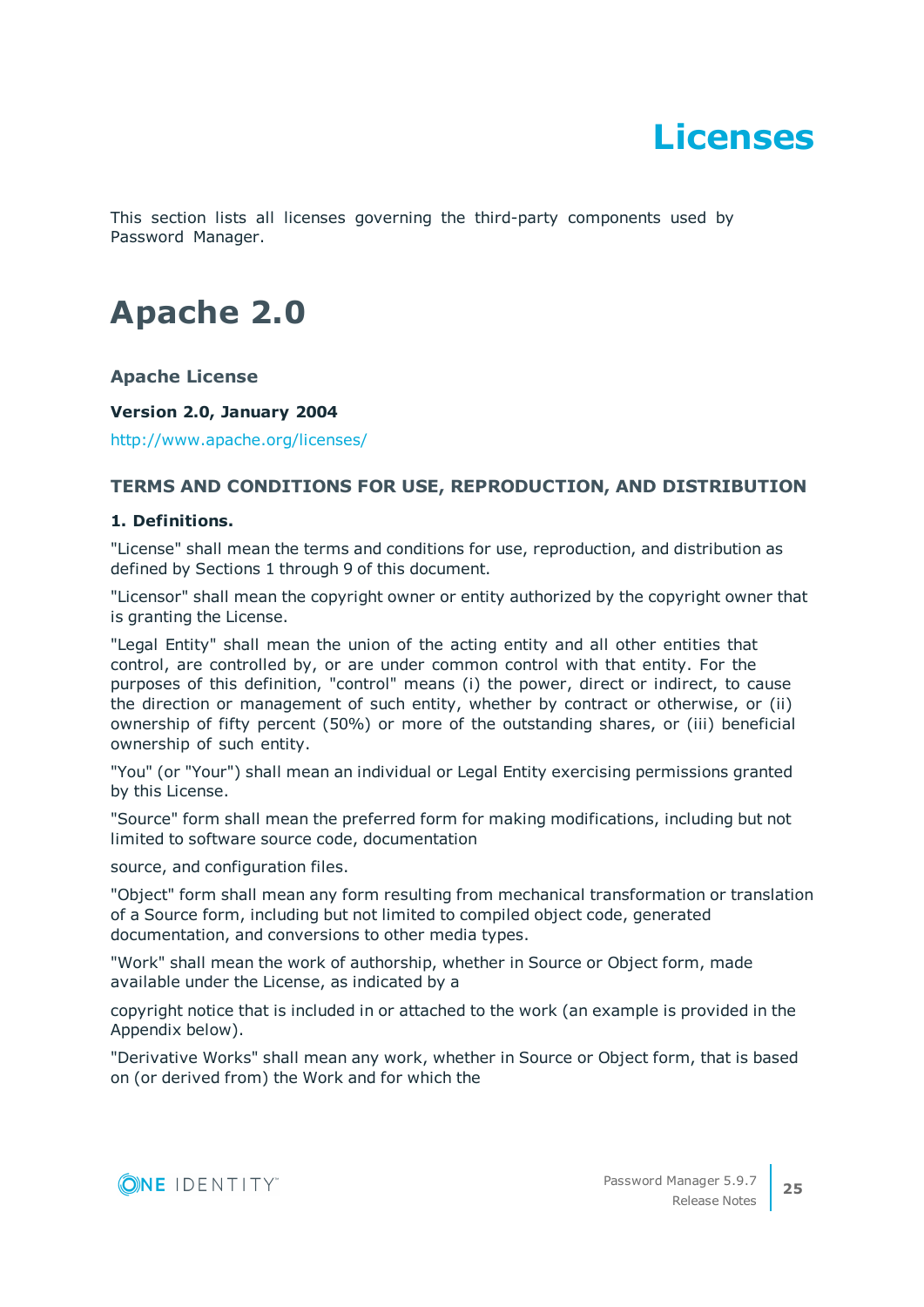editorial revisions, annotations, elaborations, or other modifications represent, as a whole, an original work of authorship. For the purposes

of this License, Derivative Works shall not include works that remain separable from, or merely link (or bind by name) to the interfaces of,

the Work and Derivative Works thereof.

"Contribution" shall mean any work of authorship, including the original version of the Work and any modifications or additions

to that Work or Derivative Works thereof, that is intentionally submitted to Licensor for inclusion in the Work by the copyright owner

or by an individual or Legal Entity authorized to submit on behalf of the copyright owner. For the purposes of this definition, "submitted"

means any form of electronic, verbal, or written communication sent to the Licensor or its representatives, including but not limited to

communication on electronic mailing lists, source code control systems, and issue tracking systems that are managed by, or on behalf of, the

Licensor for the purpose of discussing and improving the Work, but excluding communication that is conspicuously marked or otherwise

designated in writing by the copyright owner as "Not a Contribution."

"Contributor" shall mean Licensor and any individual or Legal Entity on behalf of whom a Contribution has been received by Licensor and

subsequently incorporated within the Work.

#### **2. Grant of Copyright License.**

Subject to the terms and conditions of this License, each Contributor hereby grants to You a perpetual,

worldwide, non-exclusive, no-charge, royalty-free, irrevocable copyright license to reproduce, prepare Derivative Works of,

publicly display, publicly perform, sublicense, and distribute the Work and such Derivative Works in Source or Object form.

#### **3. Grant of Patent License.**

Subject to the terms and conditions of this License, each Contributor hereby grants to You a perpetual, worldwide, non-exclusive, no-charge, royalty-free, irrevocable (except as stated in this section) patent license to make, have made, use, offer to sell, sell, import, and otherwise transfer the Work, where such license applies only to those patent claims licensable by such Contributor that are necessarily infringed by their Contribution (s) alone or by combination of their Contribution(s) with the Work to which such Contribution(s) was submitted.

If You institute patent litigation against any entity (including a cross-claim or counterclaim in a lawsuit) alleging that the Work or a Contribution incorporated within the Work constitutes direct or contributory patent infringement, then any patent licenses granted to You under this License for that Work shall terminate as of the date such litigation is filed.

#### **4. Redistribution.**

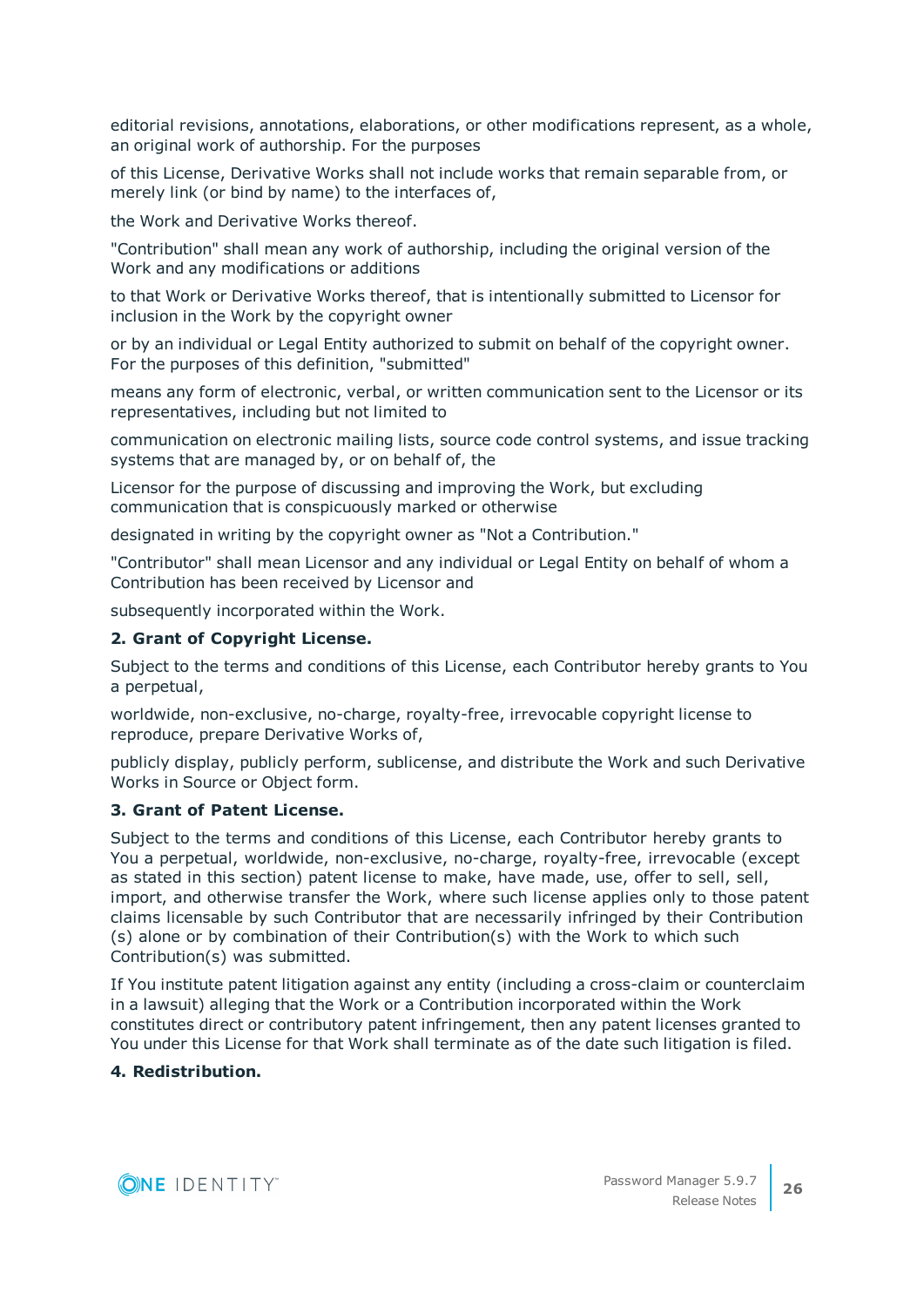You may reproduce and distribute copies of the Work or Derivative Works thereof in any medium, with or without modifications, and in Source or Object form, provided that You meet the following conditions:

(a) You must give any other recipients of the Work or Derivative Works a copy of this License; and

(b) You must cause any modified files to carry prominent notices stating that You changed the files; and

(c) You must retain, in the Source form of any Derivative Works that You distribute, all copyright, patent, trademark, and attribution notices from the Source form of the Work, excluding those notices that do not pertain to any part of the Derivative Works; and

(d) If the Work includes a "NOTICE" text file as part of its distribution, then any Derivative Works that You distribute must include a readable copy of the attribution notices contained within such NOTICE file, excluding those notices that do not pertain to any part of the Derivative Works, in at least one of the following places: within a NOTICE text file distributed as part of the Derivative Works; within the Source form or documentation, if provided along with the Derivative Works; or, within a display generated by the Derivative Works, if and wherever such third-party notices normally appear. The contents of the NOTICE file are for informational purposes only and do not modify the License. You may add Your own attribution notices within Derivative Works that You distribute, alongside or as an addendum to the NOTICE text from the Work, provided that such additional attribution notices cannot be construed as modifying the License.

You may add Your own copyright statement to Your modifications and may provide additional or different license terms and conditions for use, reproduction, or distribution of Your modifications, or for any such Derivative Works as a whole, provided Your use, reproduction, and distribution of the Work otherwise complies with the conditions stated in this License.

#### **5. Submission of Contributions.**

Unless You explicitly state otherwise, any Contribution intentionally submitted for inclusion in the Work by You to the Licensor shall be under the terms and conditions of this License, without any additional terms or conditions.

Notwithstanding the above, nothing herein shall supersede or modify the terms of any separate license agreement you may have executed with Licensor regarding such Contributions.

#### **6. Trademarks.**

This License does not grant permission to use the trade names, trademarks, service marks, or product names of the Licensor, except as required for reasonable and customary use in describing the origin of the Work and reproducing the content of the NOTICE file.

#### **7. Disclaimer of Warranty.**

Unless required by applicable law or agreed to in writing, Licensor provides the Work (and each Contributor provides its Contributions) on an "AS IS" BASIS, WITHOUT WARRANTIES OR CONDITIONS OF ANY KIND, either express or implied, including, without limitation, any warranties or conditions of TITLE, NON-INFRINGEMENT, MERCHANTABILITY, or FITNESS FOR A PARTICULAR PURPOSE.

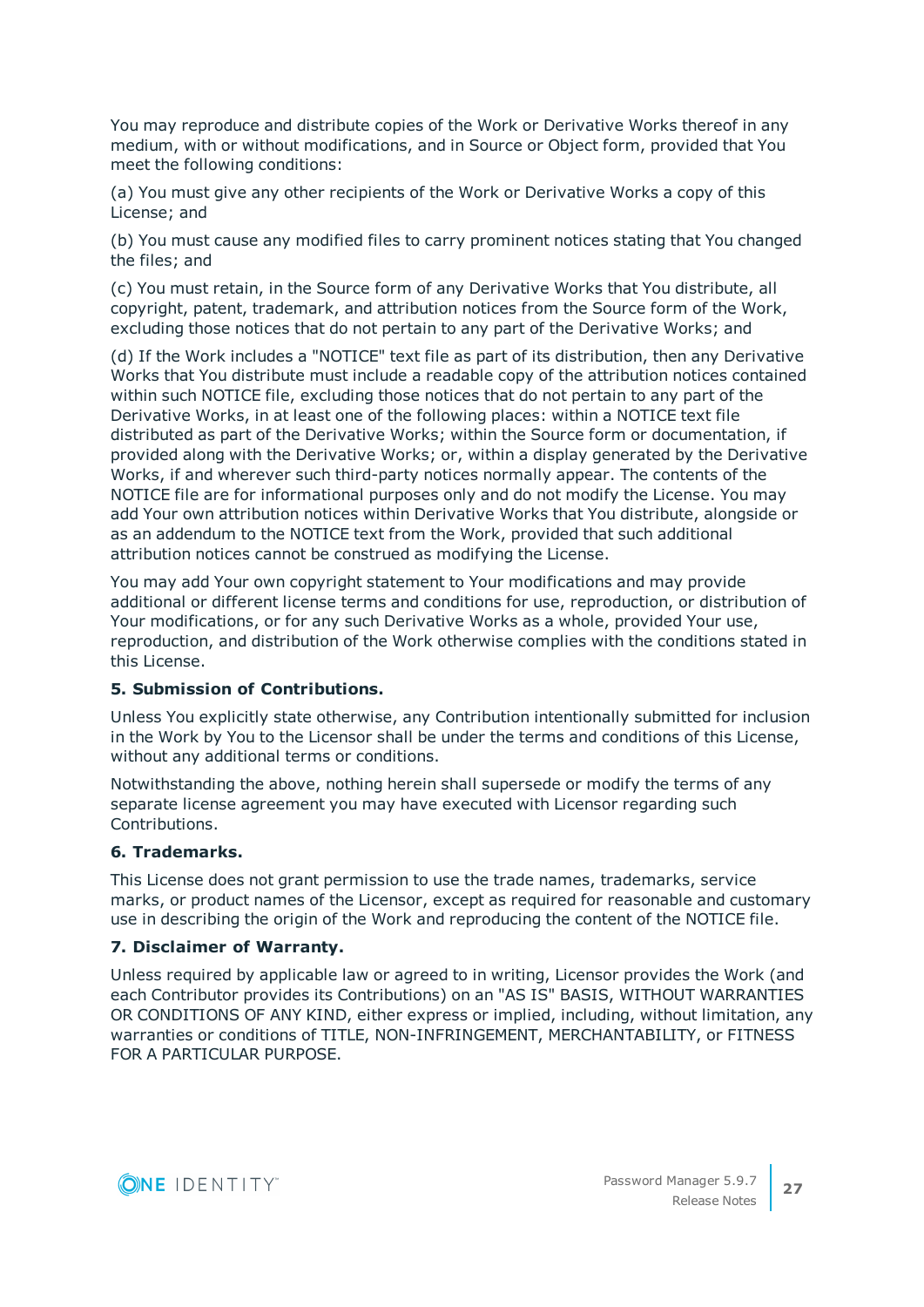You are solely responsible for determining the appropriateness of using or redistributing the Work and assume any risks associated with Your exercise of permissions under this License.

# **8. Limitation of Liability.**

In no event and under no legal theory, whether in tort (including negligence), contract, or otherwise, unless required by applicable law (such as deliberate and grossly negligent acts) or agreed to in writing, shall any Contributor be liable to You for damages, including any direct, indirect, special, incidental, or consequential damages of any character arising as a result of this License or out of the use or inability to use the Work (including but not limited to damages for loss of goodwill, work stoppage, computer failure or malfunction, or any and all other commercial damages or losses), even if such Contributor has been advised of the possibility of such damages.

# **9. Accepting Warranty or Additional Liability.**

While redistributing the Work or Derivative Works thereof, You may choose to offer, and charge a fee for, acceptance of support, warranty, indemnity, or other liability obligations and/or rights consistent with this License.

However, in accepting such obligations, You may act only on Your own behalf and on Your sole responsibility, not on behalf of any other Contributor, and only if You agree to indemnify, defend, and hold each Contributor harmless for any liability incurred by, or claims asserted against, such Contributor by reason of your accepting any such warranty or additional liability.

# **END OF TERMS AND CONDITIONS**

# **APPENDIX: How to apply the Apache License to your work.**

To apply the Apache License to your work, attach the following boilerplate notice, with the fields enclosed by brackets "[]" replaced with your own identifying information. (Don't include the brackets!) The text should be enclosed in the appropriate comment syntax for the file format. We also recommend that a file or class name and description of purpose be included on the same "printed page" as the copyright notice for easier identification within third-party archives.

Copyright [yyyy] [name of copyright owner]

Licensed under the Apache License, Version 2.0 (the "License");

You may not use this file except in compliance with the License.

You may obtain a copy of the License at:

http://www.apache.org/licenses/LICENSE-2.0

Unless required by applicable law or agreed to in writing, software distributed under the License is distributed on an "AS IS" BASIS, WITHOUT WARRANTIES OR CONDITIONS OF ANY KIND, either express or implied.

See the License for the specific language governing permissions and limitations under the License.

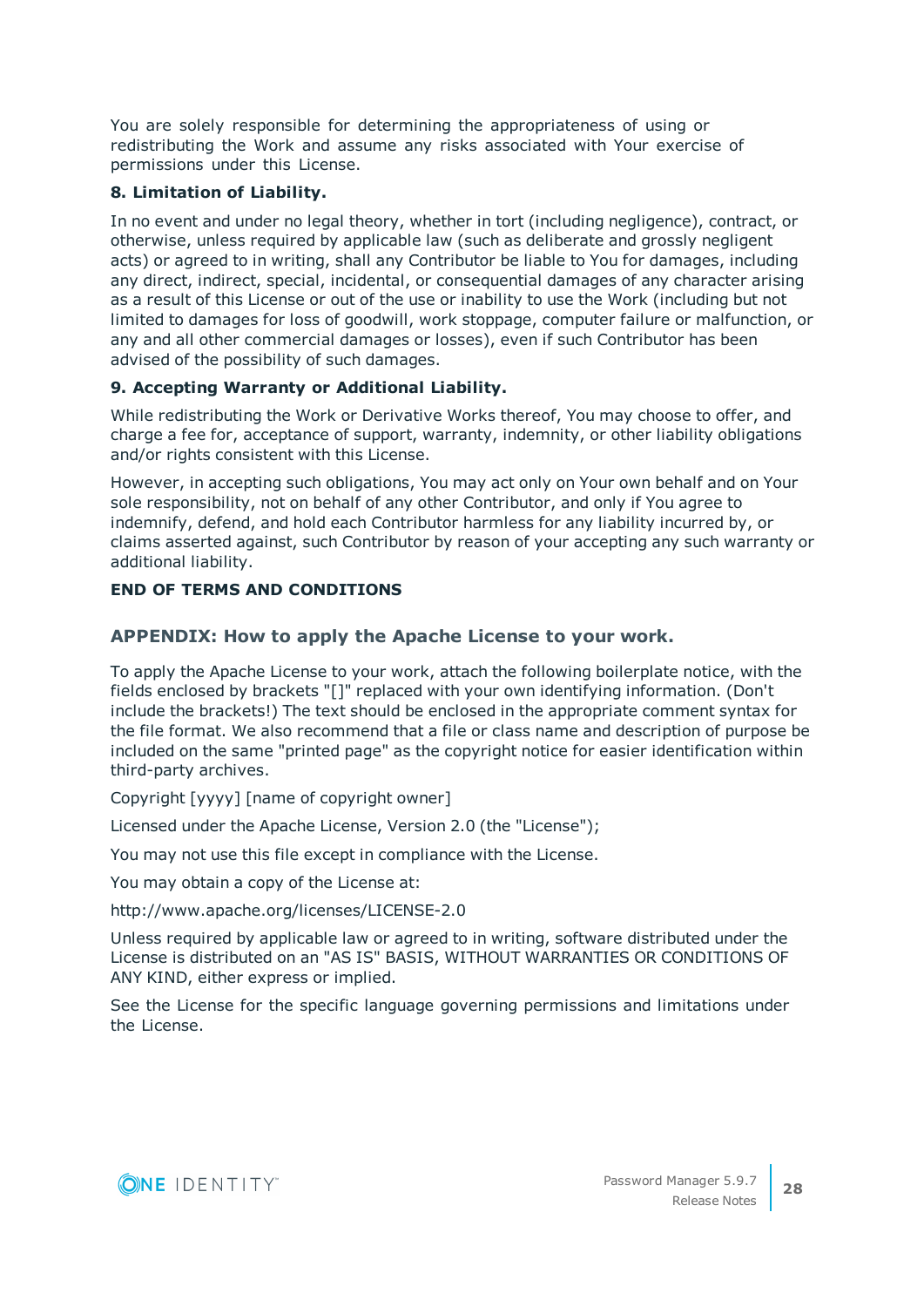# **GNU Lesser General Public License v3**

Copyright © 2007 Free Software Foundation, Inc.

## <https://fsf.org/>

Everyone is permitted to copy and distribute verbatim copies of this license document, but changing it is not allowed.

This version of the GNU Lesser General Public License incorporates the terms and conditions of version 3 of the GNU General Public License, supplemented by the additional permissions listed below.

## **0. Additional Definitions.**

As used herein, "this License" refers to version 3 of the GNU Lesser General Public License, and the "GNU GPL" refers to version 3 of the GNU General Public License.

"The Library" refers to a covered work governed by this License, other than an Application or a Combined Work as defined below.

An "Application" is any work that makes use of an interface provided by the Library, but which is not otherwise based on the Library. Defining a subclass of a class defined by the Library is deemed a mode of using an interface provided by the Library.

A "Combined Work" is a work produced by combining or linking an Application with the Library. The particular version of the Library with which the Combined Work was made is also called the "Linked Version".

The "Minimal Corresponding Source" for a Combined Work means the Corresponding Source for the Combined Work, excluding any source code for portions of the Combined Work that, considered in isolation, are based on the Application, and not on the Linked Version.

The "Corresponding Application Code" for a Combined Work means the object code and/or source code for the Application, including any data and utility programs needed for reproducing the Combined Work from the Application, but excluding the System Libraries of the Combined Work.

## **1. Exception to Section 3 of the GNU GPL.**

You may convey a covered work under sections 3 and 4 of this License without being bound by section 3 of the GNU GPL.

## **2. Conveying Modified Versions.**

If you modify a copy of the Library, and, in your modifications, a facility refers to a function or data to be supplied by an Application that uses the facility (other than as an argument passed when the facility is invoked), then you may convey a copy of the modified version:

- a. under this License, provided that you make a good faith effort to ensure that, in the event an Application does not supply the function or data, the facility still operates, and performs whatever part of its purpose remains meaningful, or
- b. under the GNU GPL, with none of the additional permissions of this License applicable to that copy.

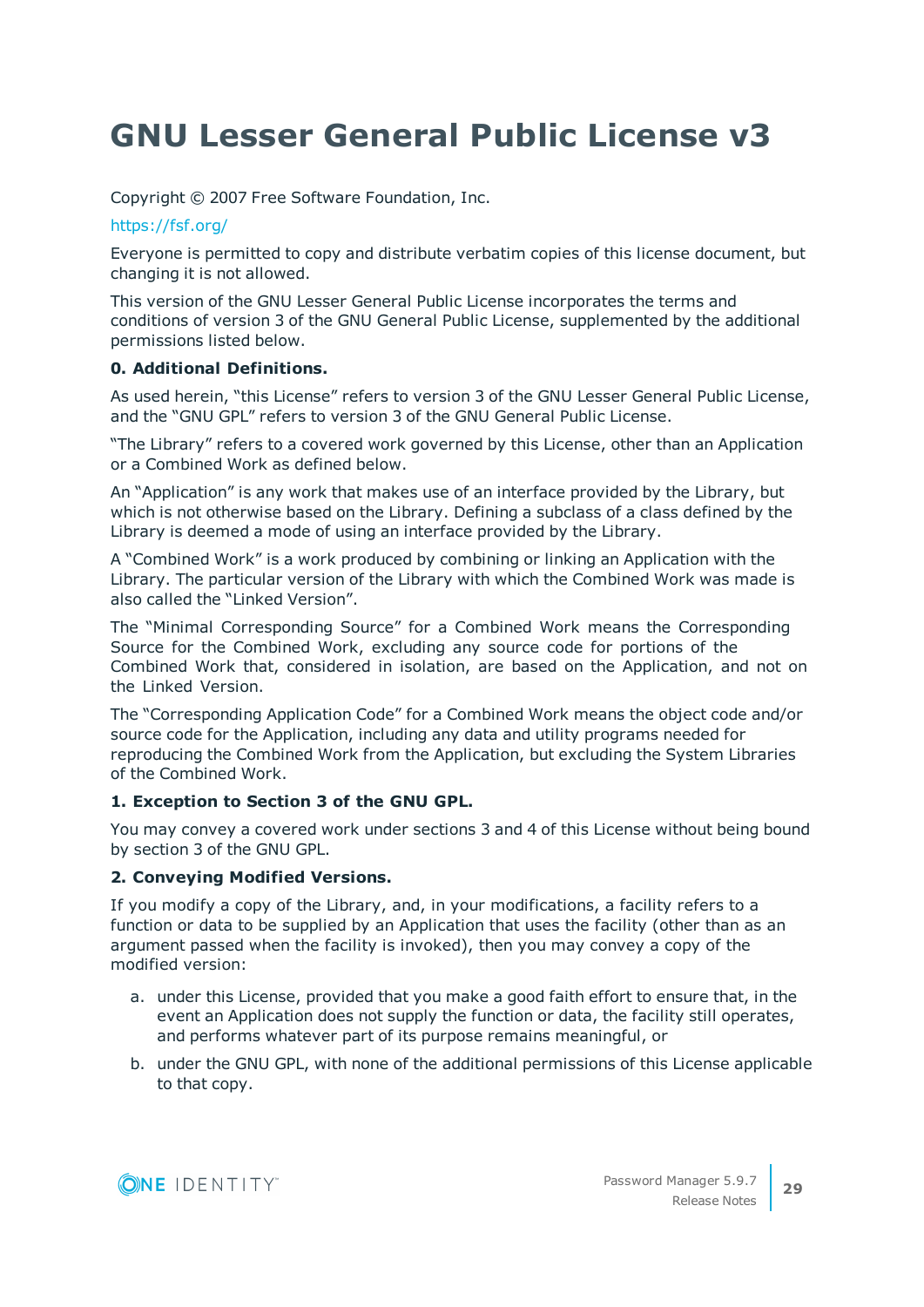## **3. Object Code Incorporating Material from Library Header Files.**

The object code form of an Application may incorporate material from a header file that is part of the Library. You may convey such object code under terms of your choice, provided that, if the incorporated material is not limited to numerical parameters, data structure layouts and accessors, or small macros, inline functions and templates (ten or fewer lines in length), you do both of the following:

- a. Give prominent notice with each copy of the object code that the Library is used in it and that the Library and its use are covered by this License.
- b. Accompany the object code with a copy of the GNU GPL and this license document.

## **4. Combined Works.**

You may convey a Combined Work under terms of your choice that, taken together, effectively do not restrict modification of the portions of the Library contained in the Combined Work and reverse engineering for debugging such modifications, if you also do each of the following:

- a. Give prominent notice with each copy of the Combined Work that the Library is used in it and that the Library and its use are covered by this License.
- b. Accompany the Combined Work with a copy of the GNU GPL and this license document.
- c. For a Combined Work that displays copyright notices during execution, include the copyright notice for the Library among these notices, as well as a reference directing the user to the copies of the GNU GPL and this license document.
- d. Do one of the following:
	- i. Convey the Minimal Corresponding Source under the terms of this License, and the Corresponding Application Code in a form suitable for, and under terms that permit, the user to recombine or relink the Application with a modified version of the Linked Version to produce a modified Combined Work, in the manner specified by section 6 of the GNU GPL for conveying Corresponding Source.
	- ii. Use a suitable shared library mechanism for linking with the Library. A suitable mechanism is one that (a) uses at run time a copy of the Library already present on the user's computer system, and (b) will operate properly with a modified version of the Library that is interface-compatible with the Linked Version.
- e. Provide Installation Information, but only if you would otherwise be required to provide such information under section 6 of the GNU GPL, and only to the extent that such information is necessary to install and execute a modified version of the Combined Work produced by recombining or relinking the Application with a modified version of the Linked Version. (If you use option 4d0, the Installation Information must accompany the Minimal Corresponding Source and Corresponding Application Code. If you use option 4d1, you must provide the Installation Information in the manner specified by section 6 of the GNU GPL for conveying Corresponding Source.)

## **5. Combined Libraries.**

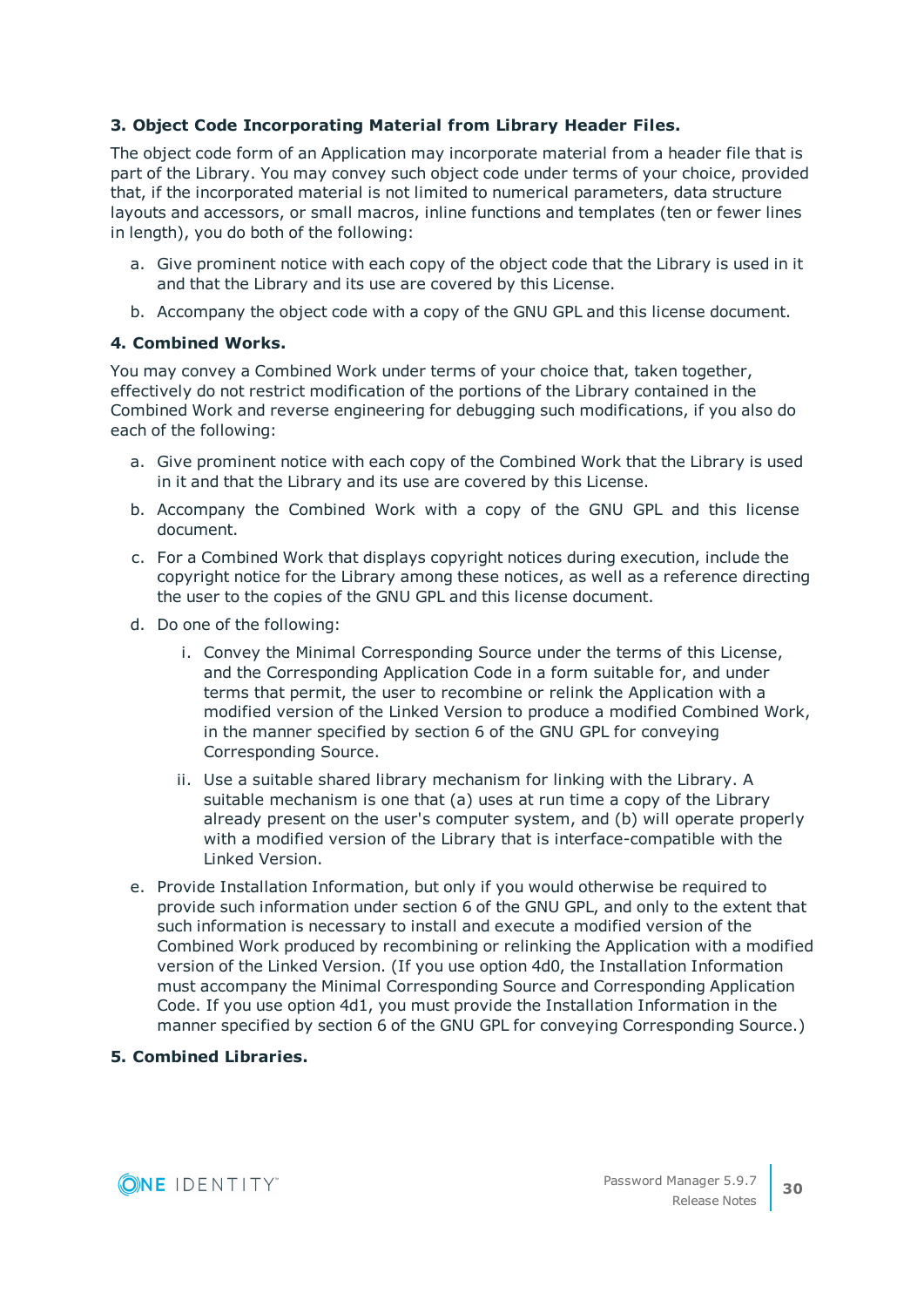You may place library facilities that are a work based on the Library side by side in a single library together with other library facilities that are not Applications and are not covered by this License, and convey such a combined library under terms of your choice, if you do both of the following:

- a. Accompany the combined library with a copy of the same work based on the Library, uncombined with any other library facilities, conveyed under the terms of this License.
- b. Give prominent notice with the combined library that part of it is a work based on the Library, and explaining where to find the accompanying uncombined form of the same work.

## **6. Revised Versions of the GNU Lesser General Public License.**

The Free Software Foundation may publish revised and/or new versions of the GNU Lesser General Public License from time to time. Such new versions will be similar in spirit to the present version, but may differ in detail to address new problems or concerns.

Each version is given a distinguishing version number. If the Library as you received it specifies that a certain numbered version of the GNU Lesser General Public License "or any later version" applies to it, you have the option of following the terms and conditions either of that published version or of any later version published by the Free Software Foundation. If the Library as you received it does not specify a version number of the GNU Lesser General Public License, you may choose any version of the GNU Lesser General Public License ever published by the Free Software Foundation.

If the Library as you received it specifies that a proxy can decide whether future versions of the GNU Lesser General Public License shall apply, that proxy's public statement of acceptance of any version is permanent authorization for you to choose that version for the Library.

# **JQuery Form**

Permission is hereby granted, free of charge, to any person obtaining a copy of this software and associated documentation files (the "Software"), to deal in the Software without restriction, including without limitation the rights to use, copy, modify, merge, publish, distribute, sublicense, and/or sell copies of the Software, and to permit persons to whom the Software is furnished to do so, subject to the following conditions:

The above copyright notice and this permission notice shall be included in all copies or substantial portions of the Software.

THE SOFTWARE IS PROVIDED "AS IS", WITHOUT WARRANTY OF ANY KIND, EXPRESS OR IMPLIED, INCLUDING BUT NOT LIMITED TO THE WARRANTIES OF MERCHANTABILITY, FITNESS FOR A PARTICULAR PURPOSE AND NONINFRINGEMENT. IN NO EVENT SHALL THE AUTHORS OR COPYRIGHT HOLDERS BE LIABLE FOR ANY CLAIM, DAMAGES OR OTHER LIABILITY, WHETHER IN AN ACTION OF CONTRACT, TORT OR OTHERWISE, ARISING FROM, OUT OF OR IN CONNECTION WITH THE SOFTWARE OR THE USE OR OTHER DEALINGS IN THE SOFTWARE.

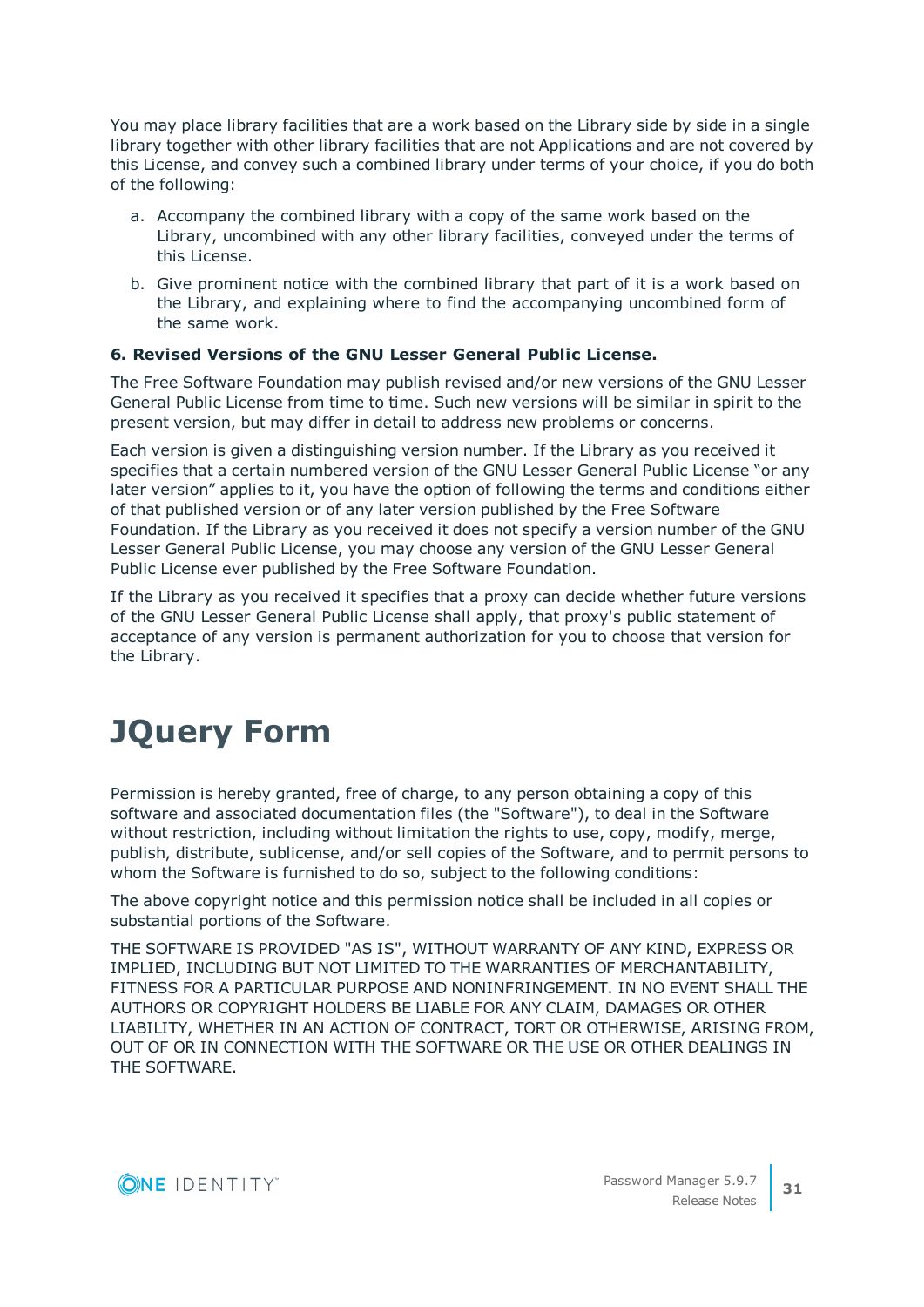# **MIT 1.0 / 2.0**

Copyright (c) 2022

Permission is hereby granted, free of charge, to any person obtaining a copy of this software and associated documentation files (the "Software"), to deal in the Software without restriction, including without limitation the rights to use, copy, modify, merge, publish, distribute, sublicense, and/or sell copies of the Software, and to permit persons to whom the Software is furnished to do so, subject to the following conditions:

The above copyright notice and this permission notice shall be included in all copies or substantial portions of the Software.

THE SOFTWARE IS PROVIDED "AS IS", WITHOUT WARRANTY OF ANY KIND, EXPRESS OR IMPLIED, INCLUDING BUT NOT LIMITED TO THE WARRANTIES OF MERCHANTABILITY, FITNESS FOR A PARTICULAR PURPOSE AND NONINFRINGEMENT. IN NO EVENT SHALL THE AUTHORS OR COPYRIGHT HOLDERS BE LIABLE FOR ANY CLAIM, DAMAGES OR OTHER LIABILITY, WHETHER IN AN ACTION OF CONTRACT, TORT OR OTHERWISE, ARISING FROM, OUT OF OR IN CONNECTION WITH THE SOFTWARE OR THE USE OR OTHER DEALINGS IN THE SOFTWARE.

# **Moment.js**

Copyright © 2011-2015 Tim Wood, Iskren Chernev, Moment.js contributors.

Permission is hereby granted, free of charge, to any person obtaining a copy of this software and associated documentation files (the "Software"), to deal in the Software without restriction, including without limitation the rights to use, copy, modify, merge, publish, distribute, sublicense, and/or sell copies of the Software, and to permit persons to whom the Software is furnished to do so, subject to the following conditions:

The above copyright notice and this permission notice shall be included in all copies or substantial portions of the Software.

THE SOFTWARE IS PROVIDED "AS IS", WITHOUT WARRANTY OF ANY KIND, EXPRESS OR IMPLIED, INCLUDING BUT NOT LIMITED TO THE WARRANTIES OF MERCHANTABILITY, FITNESS FOR A PARTICULAR PURPOSE AND NONINFRINGEMENT. IN NO EVENT SHALL THE AUTHORS OR COPYRIGHT HOLDERS BE LIABLE FOR ANY CLAIM, DAMAGES OR OTHER LIABILITY, WHETHER IN AN ACTION OF CONTRACT, TORT OR OTHERWISE, ARISING FROM, OUT OF OR IN CONNECTION WITH THE SOFTWARE OR THE USE OR OTHER DEALINGS IN THE SOFTWARE.

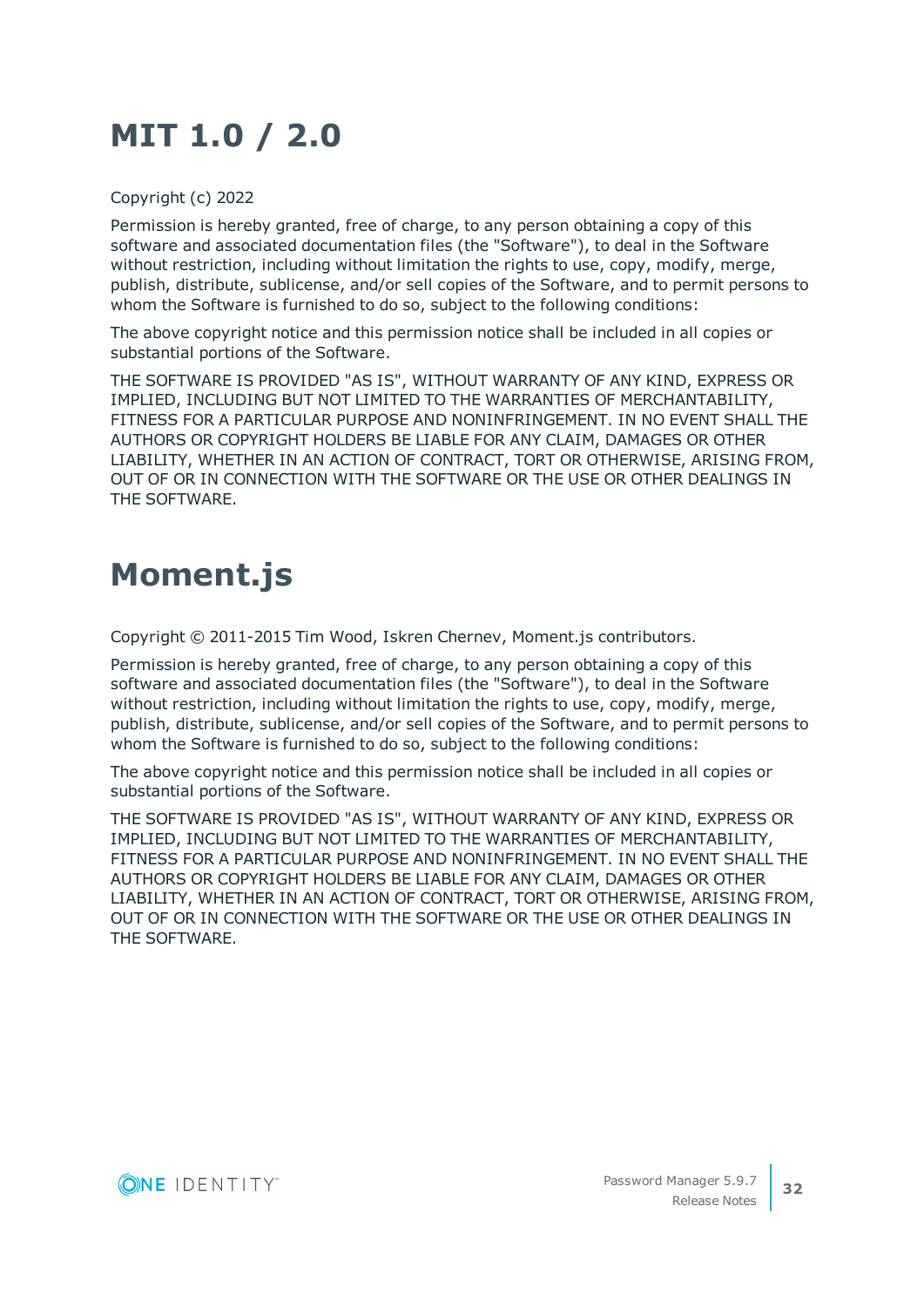# **Microsoft Software License Terms**

# **MICROSOFT VISUAL STUDIO 2017 TOOLS, ADD-ONs and EXTENSIONS**

These license terms are an agreement between Microsoft Corporation (or based on where you live, one of its affiliates) and you. They apply to the software named above. The terms also apply to any Microsoft services or updates for the software, except to the extent those have different terms.

IF YOU COMPLY WITH THESE LICENSE TERMS, YOU HAVE THE RIGHTS BELOW.

## **1. INSTALLATION AND USE RIGHTS.**

You may install and use any number of copies of the software.

## **2. TERMS FOR SPECIFIC COMPONENTS.**

a. Utilities. The software may contain some items on the Utilities List at https://go.microsoft.com/fwlink/?linkid=823097. You may copy and install these Utilities, if included with the software, onto devices to debug and deploy your applications and databases you developed with the software. Please note that Utilities are designed for temporary use, that Microsoft may not be able to patch or update Utilities separately from the rest of the software, and that some Utilities by their nature may make it possible for others to access devices on which the Utilities are installed. As a result, you should delete all Utilities you have installed after you finish debugging or deploying your applications and databases. Microsoft is not responsible for any third party use or access of Utilities you install on any device.

b. Build Tools. The software may include build tools which have specific use terms. For build tools, you may copy and install files from the software onto your build devices, including physical devices and virtual machines or containers on those machines, whether on-premises or remote machines that are owned by you, hosted on Azure for you, or dedicated solely to your use (collectively, "Build Devices"). You and others in your organization may use these files on your Build Devices solely to compile, build, and verify applications or run quality or performance tests of those applications as part of the build process. For clarity, "applications" means applications developed by you and others in your organization who are each licensed to use the software.

c. Microsoft Platforms. The software may include components from Microsoft Windows; Microsoft Windows Server; Microsoft SQL Server; Microsoft Exchange; Microsoft Office; and Microsoft SharePoint. These components are governed by separate agreements and their own product support policies, as described in the Microsoft "Licenses" folder accompanying the software, except that, if license terms for those components are also included in the associated installation directory, those license terms control.

d. Third Party Components. The software may include third party components with separate legal notices or governed by other agreements, as may be described in the ThirdPartyNotices file(s) accompanying the software.

## **3. DATA.**

a. Data Collection. The software may collect information about you and your use of the software, and send that to Microsoft. Microsoft may use this information to provide services and improve our products and services. You may opt-out of many of these

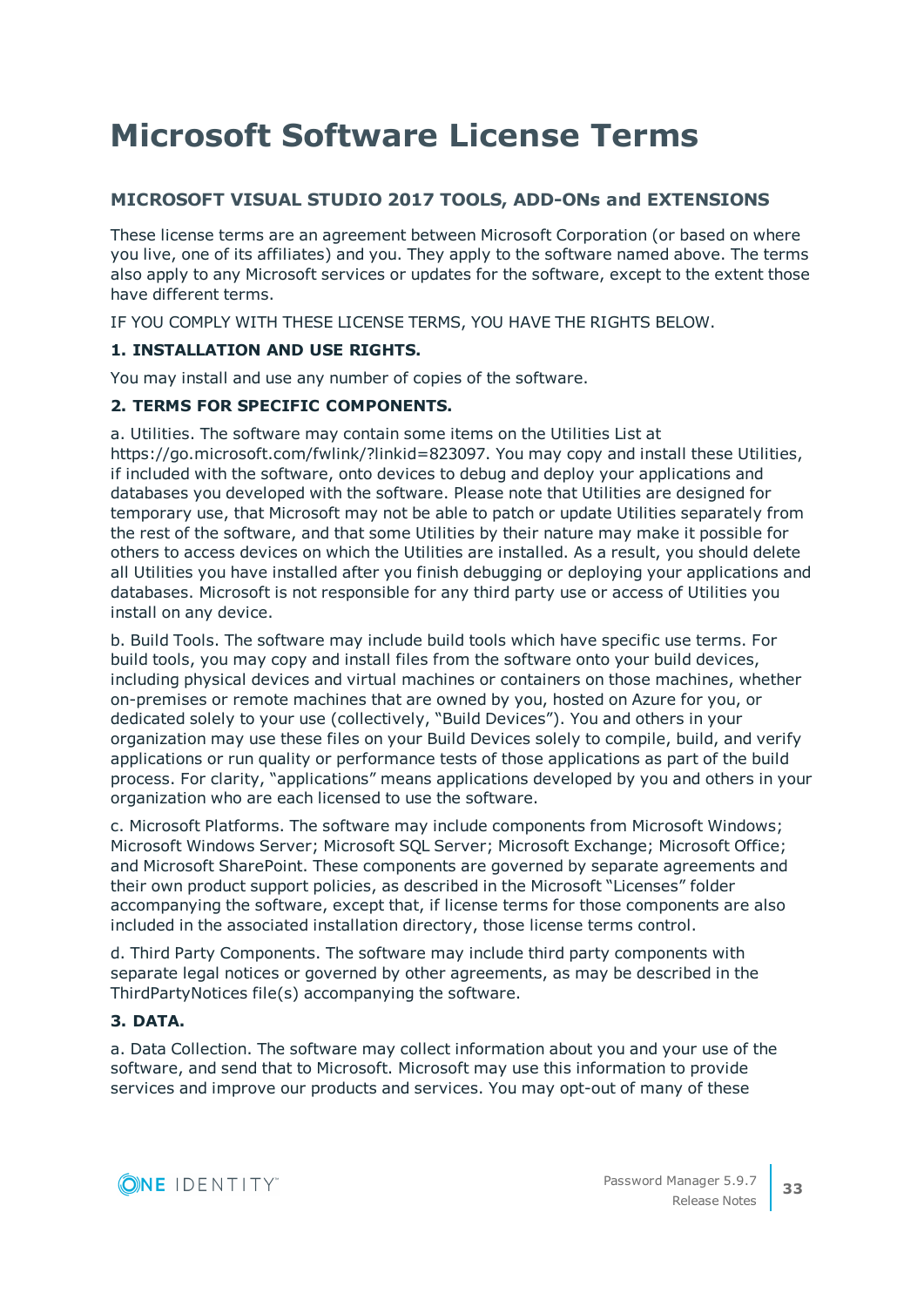scenarios, but not all, as described in the product documentation. There are also some features in the software that may enable you and Microsoft to collect data from users of your applications. If you use these features, you must comply with applicable law, including providing appropriate notices to users of your applications and you should provide a copy of Microsoft's privacy statement to your users. The Microsoft privacy statement is located here https://go.microsoft.com/fwlink/?LinkID=824704. You can learn more about data collection and use in the help documentation and our privacy statement. Your use of the software operates as your consent to these practices.

b. Processing of Personal Data. To the extent Microsoft is a processor or subprocessor of personal data in connection with the software, Microsoft makes the commitments in the European Union General Data Protection Regulation Terms of the Online Services Terms to all customers effective May 25, 2018, at http://go.microsoft.com/?linkid=9840733.

# **4. SCOPE OF LICENSE.**

The software is licensed, not sold. This agreement only gives you some rights to use the software. Microsoft reserves all other rights. Unless applicable law gives you more rights despite this limitation, you may use the software only as expressly permitted in this agreement. In doing so, you must comply with any technical limitations in the software that only allow you to use it in certain ways. You may not

· work around any technical limitations in the software;

· reverse engineer, decompile or disassemble the software, or otherwise attempt to derive the source code for the

software except, and only to the extent required by third party licensing terms governing the use of certain open source components that may be included in the software;

· remove, minimize, block or modify any notices of Microsoft or its suppliers in the software;

· use the software in any way that is against the law; or

· share, publish, rent or lease the software, or provide the software as a stand-alone hosted as solution for others to use, or transfer the software or this agreement to any third party.

## **5. EXPORT RESTRICTIONS.**

You must comply with all domestic and international export laws and regulations that apply to the software, which include restrictions on destinations, end users, and end use. For further information on export restrictions, visit www.microsoft.com/exporting.

## **6. SUPPORT SERVICES.**

Because this software is "as is," we may not provide support services for it.

## **7. ENTIRE AGREEMENT.**

This agreement, and the terms for supplements, updates, Internet-based services and support services that you use, are the entire agreement for the software and support services.

#### **8. APPLICABLE LAW.**

If you acquired the software in the United States, Washington law applies to interpretation of and claims for breach of this agreement, and the laws of the state where you live apply to all other claims. If you acquired the software in any other country, its laws apply.

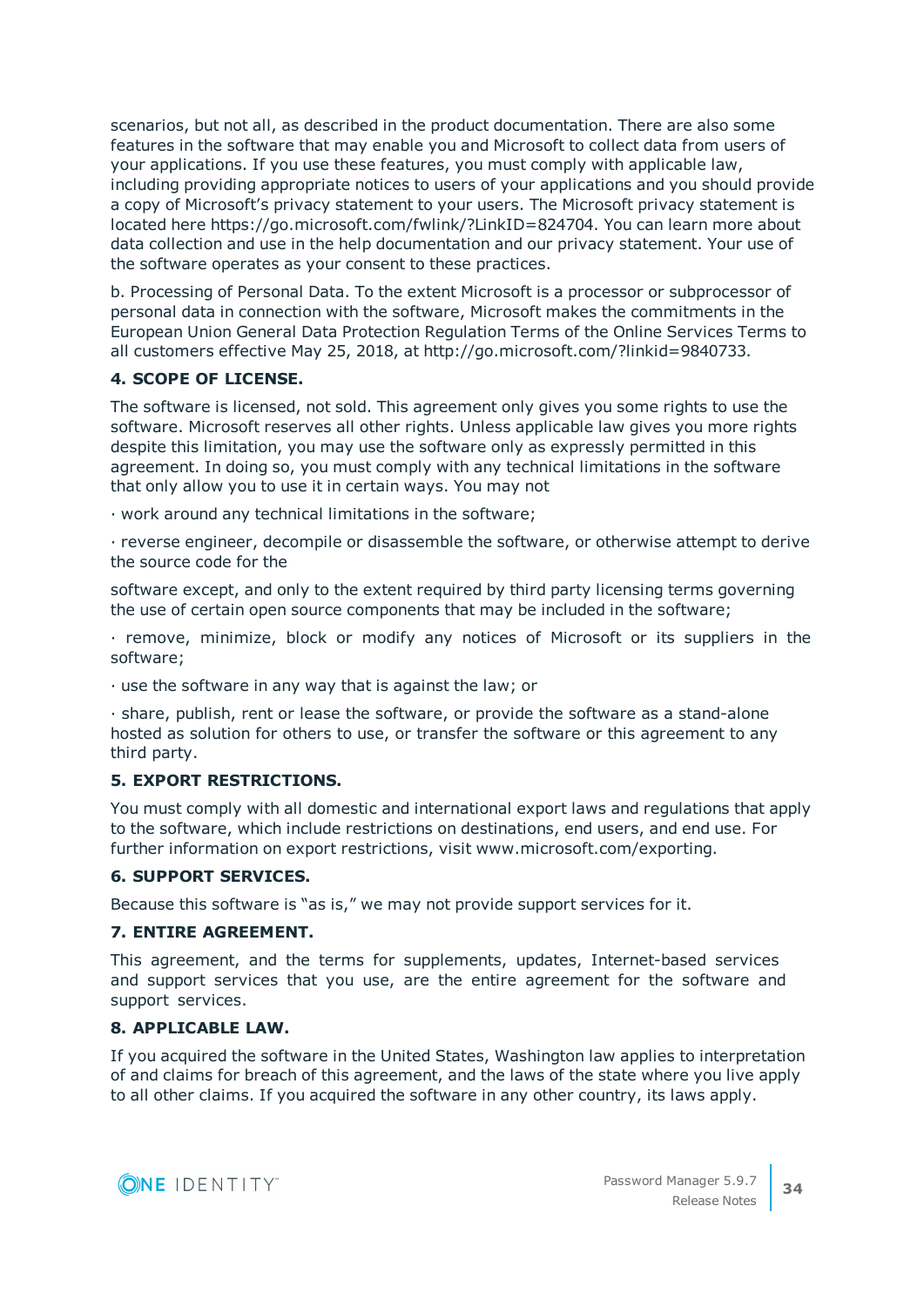## **9. CONSUMER RIGHTS; REGIONAL VARIATIONS.**

This agreement describes certain legal rights. You may have other rights, including consumer rights, under the laws of your state or country. Separate and apart from your relationship with Microsoft, you may also have rights with respect to the party from which you acquired the software. This agreement does not change those other rights if the laws of your state or country do not permit it to do so. For example, if you acquired the software in one of the below regions, or mandatory country law applies, then the following provisions apply to you:

a. Australia. You have statutory guarantees under the Australian Consumer Law and nothing in this agreement is intended to affect those rights.

b. Canada. If you acquired this software in Canada, you may stop receiving updates by turning off the automatic update feature, disconnecting your device from the Internet (if and when you re-connect to the Internet, however, the software will resume checking for and installing updates), or uninstalling the software. The product documentation, if any, may also specify how to turn off updates for your specific device or software.

c. Germany and Austria.

(i) Warranty. The properly licensed software will perform substantially as described in any Microsoft materials that accompany the software. However, Microsoft gives no contractual guarantee in relation to the licensed software.

(ii) Limitation of Liability. In case of intentional conduct, gross negligence, claims based on the Product Liability Act, as well as, in case of death or personal or physical injury, Microsoft is liable according to the statutory law.

Subject to the foregoing clause (ii), Microsoft will only be liable for slight negligence if Microsoft is in breach of such material contractual obligations, the fulfillment of which facilitate the due performance of this agreement, the breach of which would endanger the purpose of this agreement and the compliance with which a party may constantly trust in (so-called "cardinal obligations"). In other cases of slight negligence, Microsoft will not be liable for slight negligence.

#### **10. DISCLAIMER OF WARRANTY.**

THE SOFTWARE IS LICENSED "AS-IS." YOU BEAR THE RISK OF USING IT. MICROSOFT GIVES NO EXPRESS WARRANTIES, GUARANTEES OR CONDITIONS. TO THE EXTENT PERMITTED UNDER YOUR LOCAL LAWS, MICROSOFT EXCLUDES THE IMPLIED WARRANTIES OF MERCHANTABILITY, FITNESS FOR A PARTICULAR PURPOSE AND NON-INFRINGEMENT.

#### **11. LIMITATION ON AND EXCLUSION OF DAMAGES.**

YOU CAN RECOVER FROM MICROSOFT AND ITS SUPPLIERS ONLY DIRECT DAMAGES UP TO U.S. \$5.00. YOU CANNOT RECOVER ANY OTHER DAMAGES, INCLUDING CONSEQUENTIAL, LOST PROFITS, SPECIAL, INDIRECT OR INCIDENTAL DAMAGES.

This limitation applies to (a) anything related to the software, services, content (including code) on third party Internet sites, or third party applications; and (b) claims for breach of contract, breach of warranty, guarantee or condition, strict liability, negligence, or other tort to the extent permitted by applicable law.

It also applies even if Microsoft knew or should have known about the possibility of the damages. The above limitation or exclusion may not apply to you because your country may not allow the exclusion or limitation of incidental, consequential or other damages.

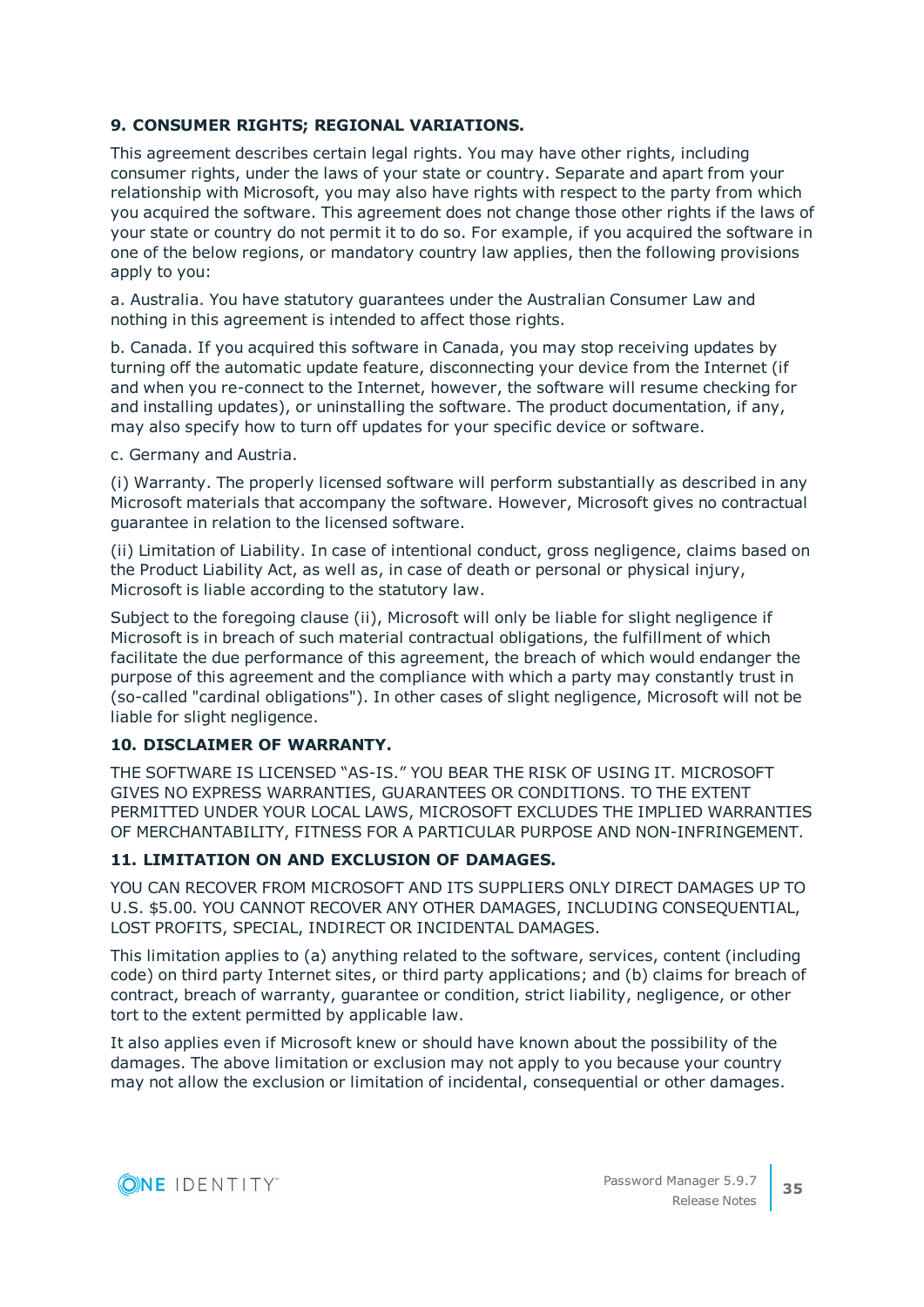# **MICROSOFT VISUAL C++ 2010 RUNTIME LIBRARIES**

### Distributable Code

The software or online service may include code that you are permitted to distribute in programs you develop if you comply with the terms below.

## **RIGHT TO USE AND DISTRIBUTE**

The code and text files listed below are "Distributable Code." These Product Use Rights may provide rights to other Distributable Code.

- REDIST.TXT Files: You may copy and distribute the object code form of code listed in REDIST.TXT files.
- Sample Code: You may modify, copy, and distribute the source and object code form of code marked as "sample."
- OTHER-DIST.TXT Files: You may copy and distribute the object code form of code listed in OTHER-DIST.TXT files.
- Third Party Distribution: You may permit distributors of your programs to copy and distribute the Distributable Code as part of those programs.
- Silverlight Libraries: Copy and distribute the object code form of code marked as "Silverlight Libraries", Silverlight "Client Libraries" and Silverlight "Server Libraries";

## **Additional License Terms for Products in the Developer Tools Section of these Product Use Rights**

The software may also contain the following Distributable Code. You may:

- Microsoft Merge Modules: Copy and distribute the unmodified output of Microsoft Merge Modules;
- REDIST.TXT Files: Copy and distribute files listed in the REDIST list located at http://go.microsoft.com/fwlink/?LinkId=165518;
- Sample Code: Modify, copy, and distribute source and object code form of code marked as "Code Snippet";
- <sup>l</sup> Image Library: Copy and distribute images and animations in the Image Library as described in the software documentation. You may also modify that content. If you modify the content, it must be for use that is consistent with the permitted use of the unmodified content.
- Templates and Site Templates: Modify, copy, deploy and distribute the source and object code form of templates and code marked as "site templates";
- Fonts: Distribute unmodified copies of the Buxton Sketch font, SketchFlow Print font and SegoeMarker font;
- Styles: Copy, modify and distribute the object code form of code identified as "X Styles";
- Icons: Distribute unmodified copies of code marked as "icons";
- Setup Program: Distribute distributable code included in a setup program only as part of that setup program. You may not modify it.

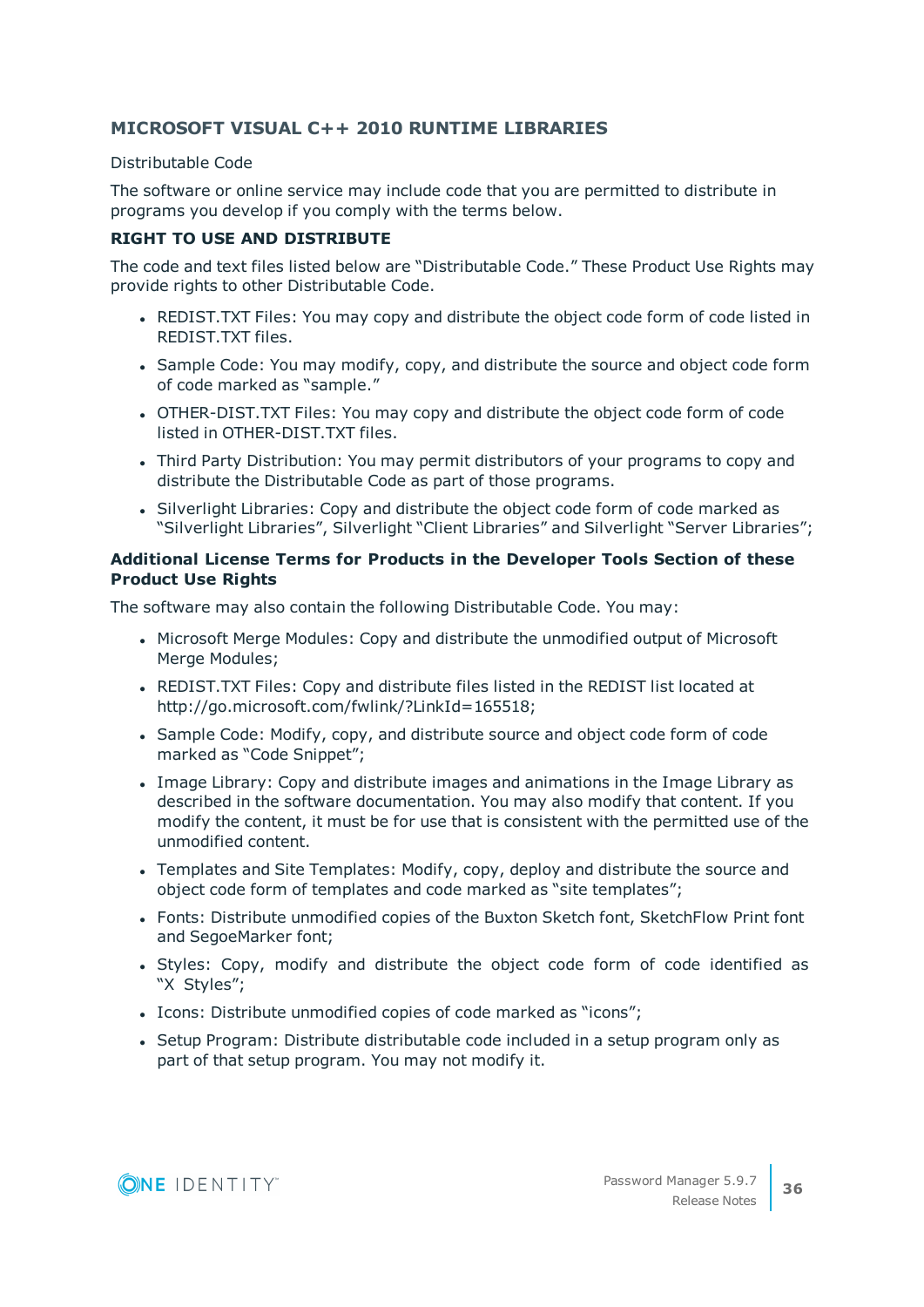- EXTENSIBILITY KIT Files for Microsoft Commerce Server 2009 Standard and Enterprise Editions: Copy and distribute the source and object code form of the code marked as "Extensibility Kit"; and
- Access Runtime Files. Copy and distribute the object code form of SETUP.EXE, ACCESSRT.MSI, and ACCESSRT.CAB files from a licensed copy of Microsoft Office Professional Plus 2010 or Microsoft Office Access 2010 software. You and your end users may only use these files to provide database features for your non-database management programs.

### **DISTRIBUTION REQUIREMENTS**

For any Distributable Code you distribute, you must:

- . add significant primary functionality to it in your programs;
- for any Distributable Code having a filename extension of .lib, distribute only the results of running such Distributable Code through a linker with your program;
- distribute Distributable Code included in a setup program only as part of that setup program without modification;
- require distributors and external end users to agree to terms that protect it at least as much as your volume licensing agreement, including these Product Use Rights and the Product List;
- display your valid copyright notice on your programs; and
- indemnify, defend, and hold harmless Microsoft from any claims, including attorneys' fees, related to the distribution or use of your programs.

#### **DISTRIBUTION LIMITATIONS**

You may not:

- alter any copyright, trademark or patent notice in the Distributable Code;
- use Microsoft's trademarks in your programs' names or in a way that suggests your programs come from or are endorsed by Microsoft;
- distribute Distributable Code, other than code listed in OTHER-DIST.TXT files, to run on a platform other than Microsoft operating systems, run-time technologies or application platforms;
- include Distributable Code in malicious, deceptive or unlawful programs; or
- modify or distribute the source code of any Distributable Code so that any part of it becomes subject to an Excluded License. An Excluded License is one that requires, as a condition of use, modification or distribution, that the code be disclosed or distributed in source code form, or that others have the right to modify it.

# **Microsoft Permissive License (Ms-PL)**

This license governs use of the accompanying software. If you use the software, you accept this license. If you do not accept the license, do not use the software.

### **1. Definitions**